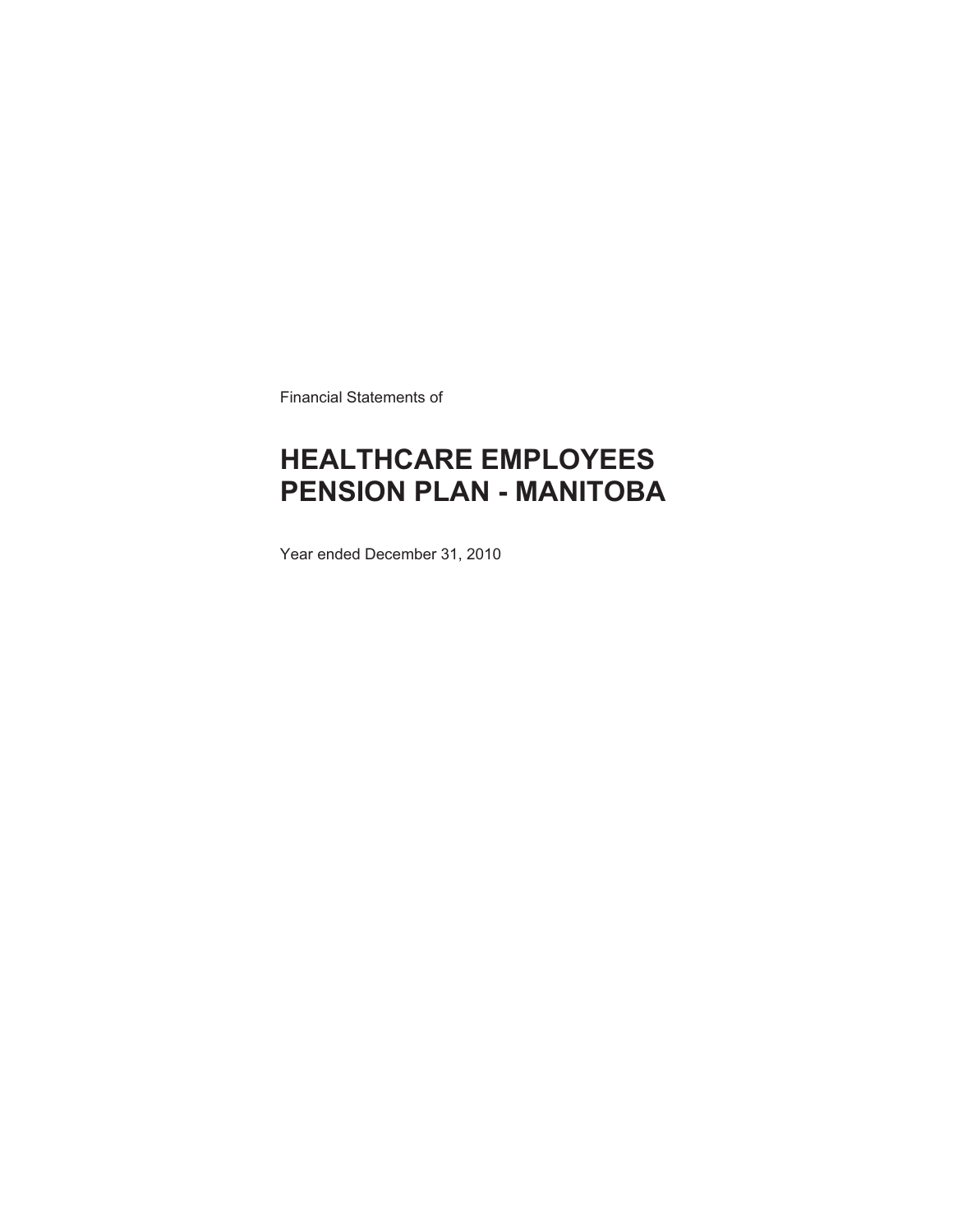

**KPMG LLP**<br> **Chartered Accountants**<br> **Chartered Accountants**<br>
Tax (204) 957-0808 **Chartered Accountants** Fax Fax<br>
Suite 2000 – One Lombard Place Fax Fax Fatern Winnipeg MB R3B 0X3 Canada

Internet www.kpmg.ca

## **INDEPENDENT AUDITORS' REPORT**

To the Board of Trustees of the Healthcare Employees Pension Plan - Manitoba

We have audited the accompanying financial statements of Healthcare Employees Pension Plan - Manitoba, which comprise the statement of net assets as at December 31, 2010, the statement of changes in net assets for the year then ended, and notes, comprising a summary of significant accounting policies and other explanatory information.

## *Management's Responsibility for the Financial Statements*

Management is responsible for the preparation and fair presentation of these financial statements in accordance with Canadian generally accepted accounting principles, and for such internal control as management determines is necessary to enable the preparation of financial statements that are free from material misstatement, whether due to fraud or error.

### *Auditors' Responsibility*

Our responsibility is to express an opinion on these financial statements based on our audit. We conducted our audit in accordance with Canadian generally accepted auditing standards. Those standards require that we comply with ethical requirements and plan and perform the audit to obtain reasonable assurance about whether the financial statements are free from material misstatement.

An audit involves performing procedures to obtain audit evidence about the amounts and disclosures in the financial statements. The procedures selected depend on our judgment, including the assessment of the risks of material misstatement of the financial statements, whether due to fraud or error. In making those risk assessments, we consider internal control relevant to the entity's preparation and fair presentation of the financial statements in order to design audit procedures that are appropriate in the circumstances, but not for the purpose of expressing an opinion on the effectiveness of the entity's internal control. An audit also includes evaluating the appropriateness of accounting policies used and the reasonableness of accounting estimates made by management, as well as evaluating the overall presentation of the financial statements.

We believe that the audit evidence we have obtained is sufficient and appropriate to provide a basis for our audit opinion.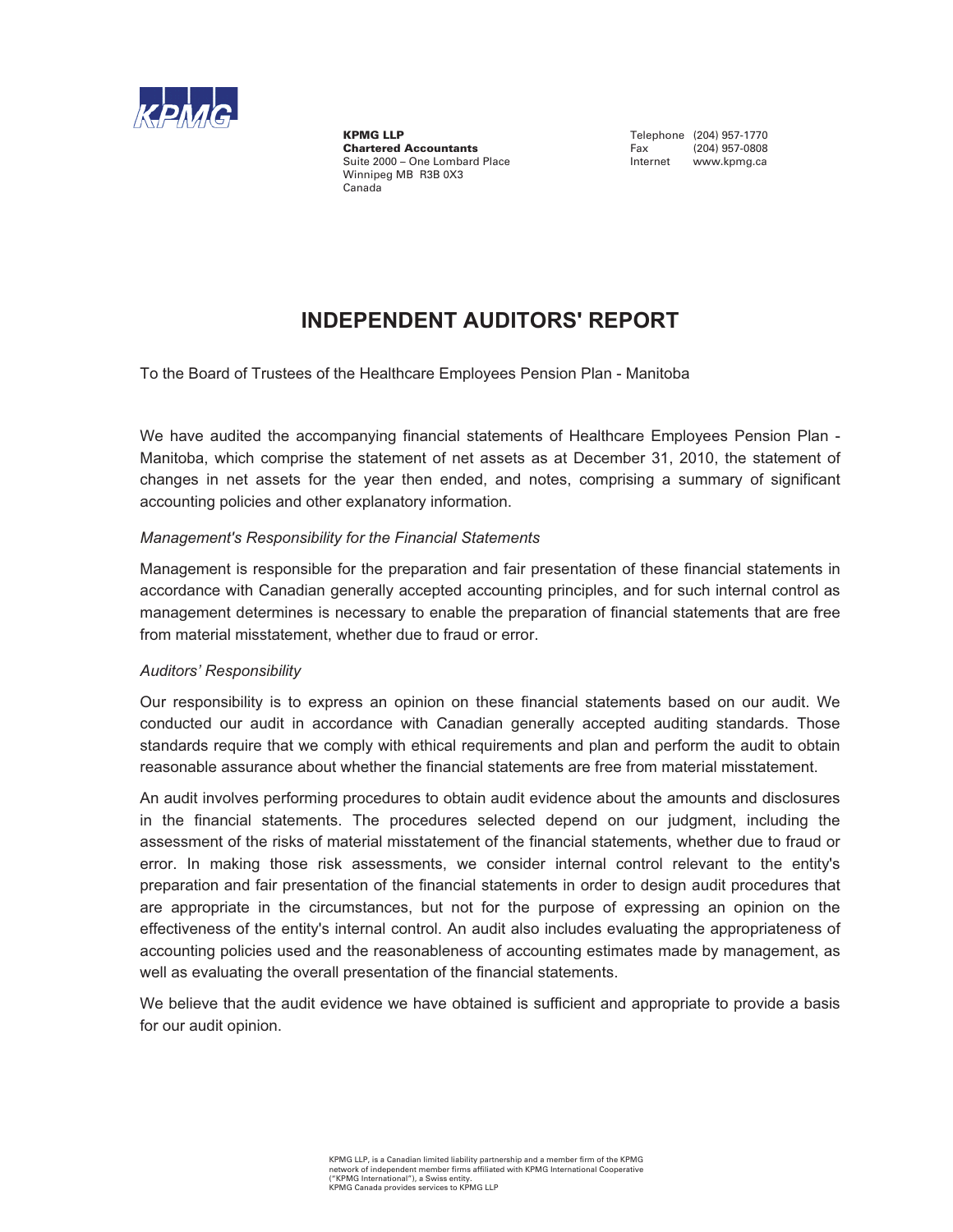

## *Opinion*

In our opinion, the financial statements present fairly, in all material respects, the net assets of Healthcare Employees Pension Plan - Manitoba as at December 31, 2010, and its changes in net assets for the year then ended in accordance with Canadian generally accepted accounting principles.

 $KPMG$  14P

Chartered Accountants

June 16, 2011 Winnipeg, Canada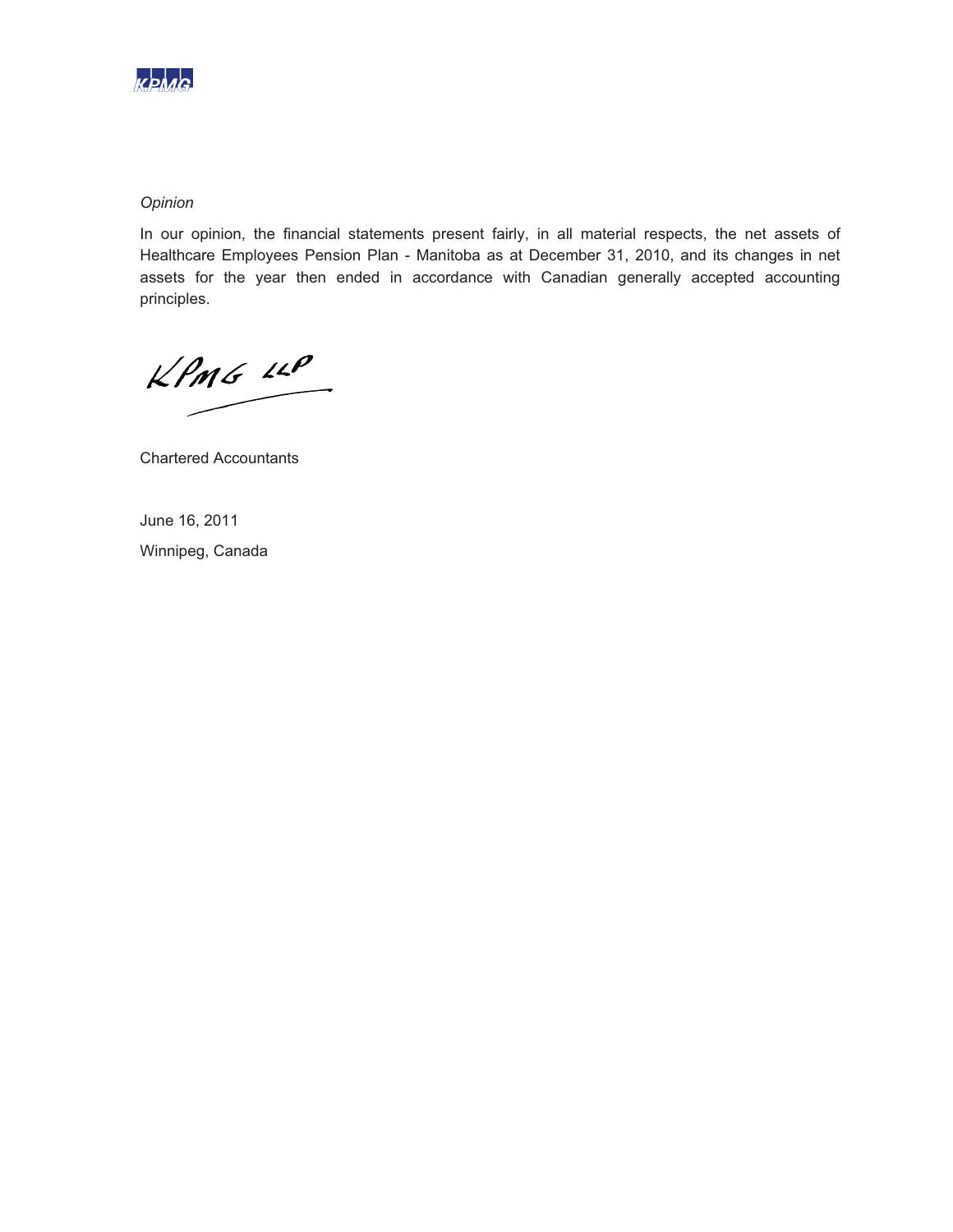**Statement of Net Assets** 

December 31, 2010, with comparative figures for 2009

|                                                                                        |   | 2010                                     |   | 2009                                   |
|----------------------------------------------------------------------------------------|---|------------------------------------------|---|----------------------------------------|
| <b>Assets</b>                                                                          |   |                                          |   |                                        |
| Cash                                                                                   | S | 50,629,131                               | S | 45,565,129                             |
| Contributions and other receivables (note 4)                                           |   | 18,005,869                               |   | 16,186,228                             |
| Investment income receivable                                                           |   | 3,833,498                                |   | 5,209,732                              |
| Investments (note 5)                                                                   |   | 3,948,341,824                            |   | 3,522,636,188                          |
| Capital assets (note 6)                                                                |   | 1,493,466                                |   | 876,630                                |
|                                                                                        |   | \$4,022,303,788                          |   | \$3,590,473,907                        |
| <b>Liabilities and Net Assets</b>                                                      |   |                                          |   |                                        |
| Accrued benefit payments<br>Accounts payable and accrued liabilities<br>Due to brokers | S | 17,349,000<br>3,770,215<br>2,442,177     | S | 12,367,000<br>3,217,256<br>1,871,107   |
| Net assets represented by:<br><b>Pension Fund</b><br><b>Capital Fund</b>               |   | 23,561,392<br>3,997,248,930<br>1,493,466 |   | 17,455,363<br>3,572,141,914<br>876,630 |
| Commitment (note 13)                                                                   |   | 3,998,742,396                            |   | 3,573,018,544                          |
|                                                                                        |   | \$4.022.303.788                          |   | \$3.590.473.907                        |

See accompanying notes to financial statements.

Approved by the Trustees:

で  $\cdot$ Chair Ce Vice-Chair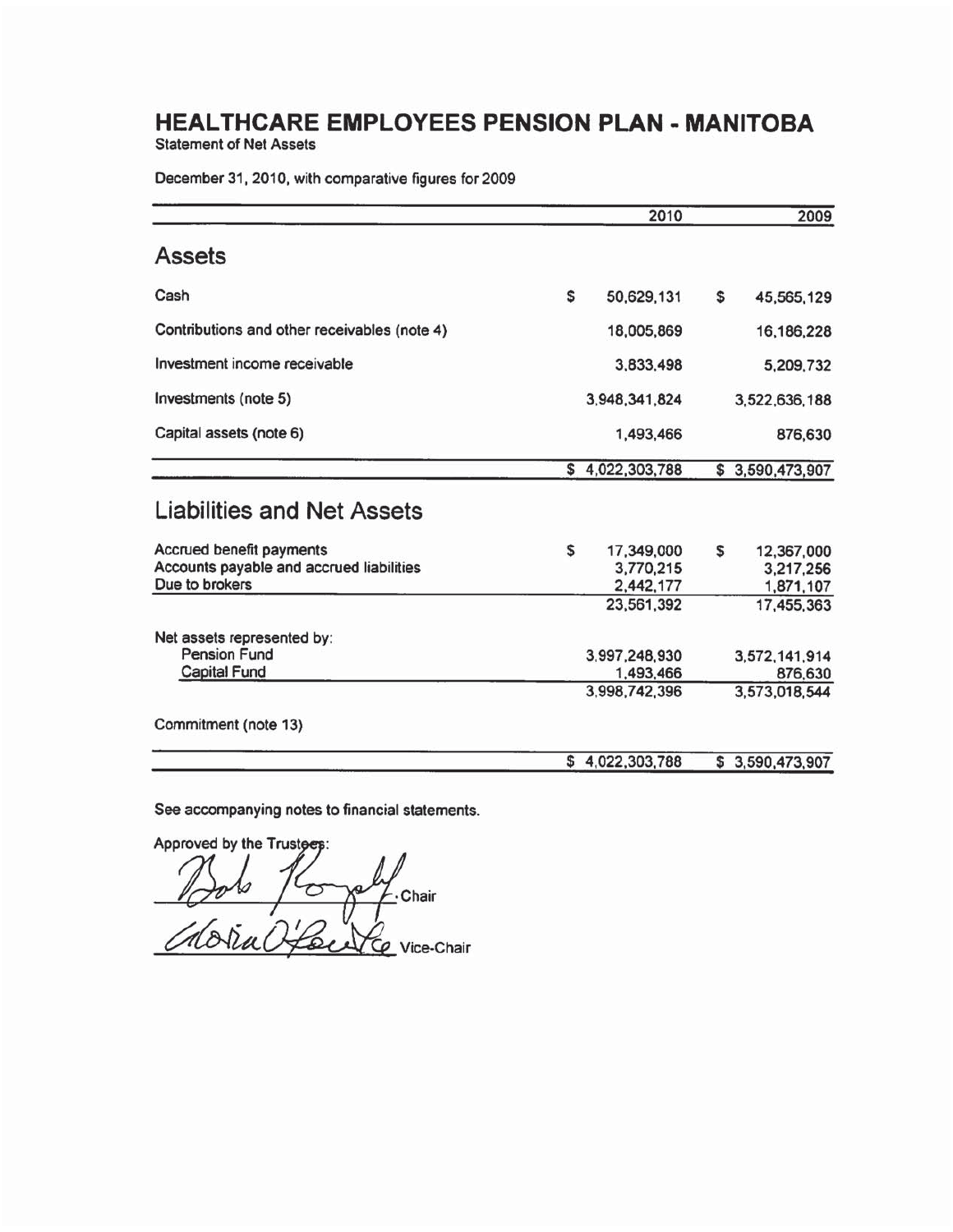Statement of Changes in Net Assets

Year ended December 31, 2010, with comparative figures for 2009

|                                    | Pension<br>Fund     | Capital<br>Fund | 2010<br>Total     | 2009<br>Total     |
|------------------------------------|---------------------|-----------------|-------------------|-------------------|
| Increase in net assets:            |                     |                 |                   |                   |
| Pension fund contributions:        |                     |                 |                   |                   |
|                                    | \$<br>116,778,070   | \$              | \$<br>116,778,070 | \$<br>112,278,567 |
| Employer                           | 116,635,665         |                 | 116,635,665       | 112,278,567       |
| Employee                           |                     |                 |                   |                   |
| Reciprocal transfers and buybacks: |                     |                 |                   |                   |
| Employer                           | 877,652             |                 | 877,652           | 2,499,356         |
| Employee                           | 878,756             |                 | 878,756           | 2,521,262         |
| Investment income (note 7)         | 114,810,575         |                 | 114,810,575       | 116,054,995       |
| Current period change in market    |                     |                 |                   |                   |
| value of investments               | 255,476,597         |                 | 255,476,597       | 332,303,247       |
| Total increase in net assets       | 605,457,315         |                 | 605,457,315       | 677,935,994       |
| Decrease in net assets:            |                     |                 |                   |                   |
| Pension payments                   | 134,873,689         |                 | 134,873,689       | 123,654,940       |
| <b>Termination refunds</b>         | 27,257,814          |                 | 27,257,814        | 27,405,255        |
| Investment management fees         | 10,526,831          |                 | 10,526,831        | 8,903,614         |
| Administrative expenses            | 4,879,447           |                 | 4,879,447         | 4,878,794         |
| Amortization of capital assets     |                     | 747,669         | 747,669           | 523,097           |
| Professional fees                  | 88,716              |                 | 88,716            | 112,513           |
| Special project expenses           | 310,458             |                 | 310,458           | 98,190            |
| <b>Custodial fees</b>              | 721,032             |                 | 721,032           | 716,840           |
| <b>Actuarial fees</b>              | 327,807             |                 | 327,807           | 476,716           |
| Total decrease in net assets       | 178,985,794         | 747,669         | 179,733,463       | 166,769,959       |
| Increase (decrease) in net assets  |                     |                 |                   |                   |
| prior to inter-fund transfers      | 426,471,521         | (747, 669)      | 425,723,852       | 511,166,035       |
| Inter-fund transfers (note 6)      | (1, 364, 505)       | 1,364,505       |                   |                   |
| Increase in net assets             | 425,107,016         | 616,836         | 425,723,852       | 511,166,035       |
| Net assets, beginning of year      | 3,572,141,914       | 876,630         | 3,573,018,544     | 3,061,852,509     |
| Net assets, end of year            | \$<br>3,997,248,930 | \$1,493,466     | \$3,998,742,396   | \$3,573,018,544   |

See accompanying notes to financial statements.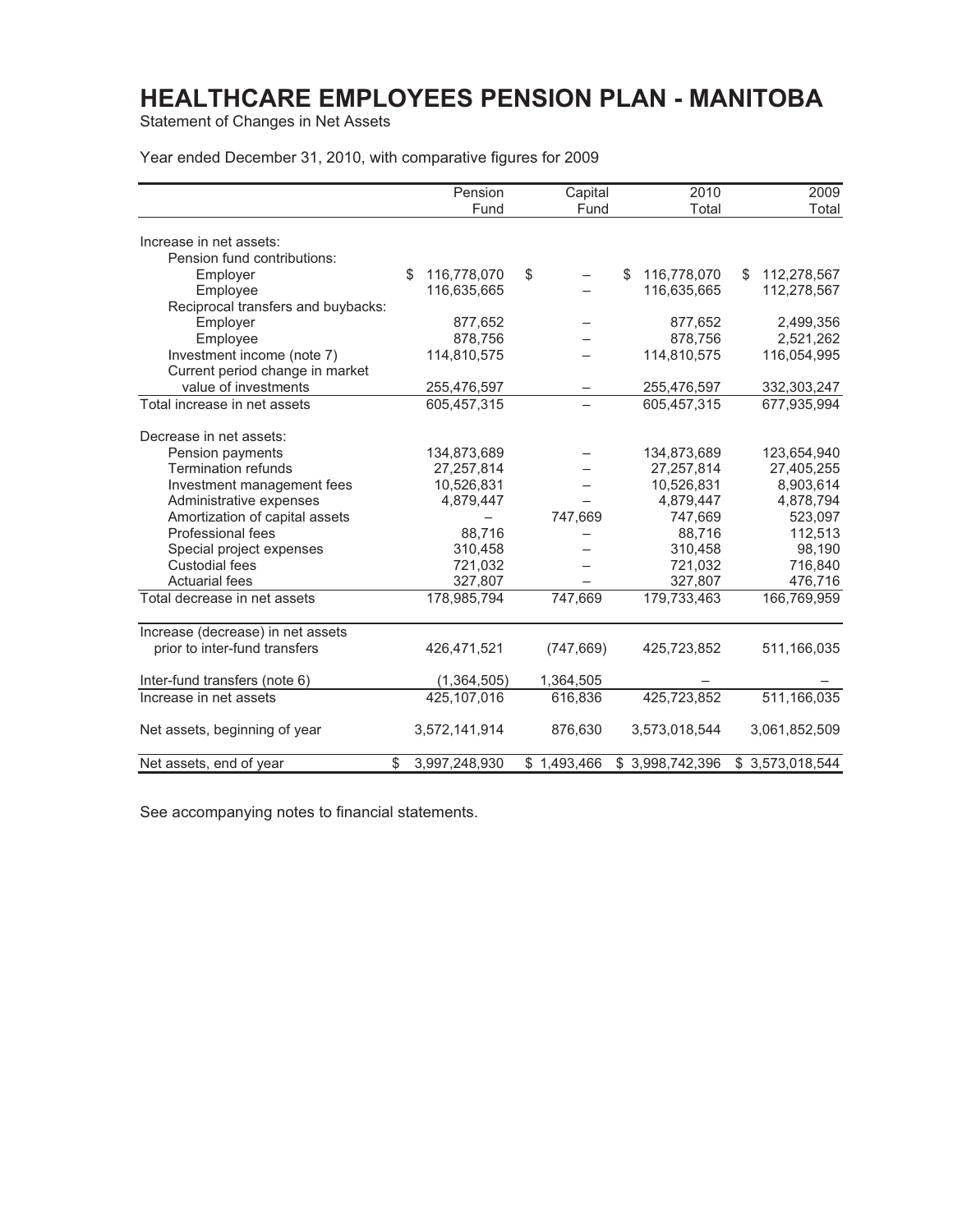Notes to Financial Statements

Year ended December 31, 2010

### **1. General:**

The Plan is governed by a Board of Trustees appointed by signatory employers and unions. The Plan has received approval from Canada Revenue Agency (CRA) for registration as a Specified Multi-Employer Plan and the Manitoba Pension Commission has registered the Plan as a Multi-unit Pension Plan.

## **2. Description of the Plan:**

The following description of the Plan is a summary only. For more complete information reference should be made to the Plan Text.

(a) General:

The Plan is a multi-employer defined benefit pension plan for all employees of participating healthcare facilities in the Province of Manitoba.

(b) Funding policy:

Employers and employees are required to contribute to the Plan a certain percentage of the members' earnings up to the legislated Year's Maximum Pensionable Earnings (YMPE) plus a certain percentage of the members' earnings in excess of the YMPE, as established by the settlors of the Plan.

The settlors of the Plan approved the following contribution rate percentages for 2010 and 2009:

| 2010 | <b>Below YMPE</b> | $6.8\%$ |
|------|-------------------|---------|
|      | Above YMPE        | $8.4\%$ |
| 2009 | <b>Below YMPE</b> | 6.8%    |
|      | Above YMPE        | $8.4\%$ |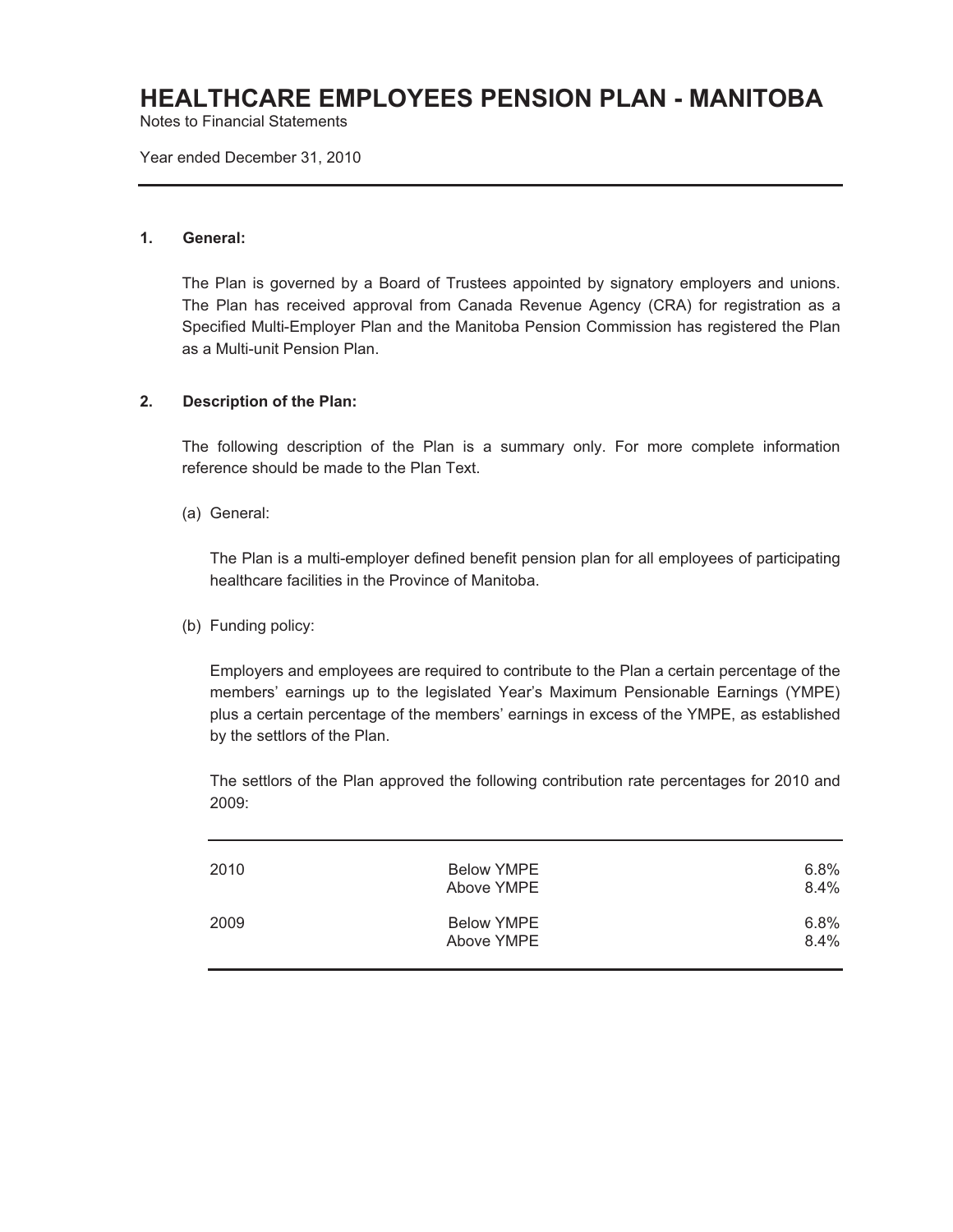Notes to Financial Statements (continued)

Year ended December 31, 2010

### **2. Description of the plan (continued):**

Employers and employees contributed equally to fund the benefits under the Plan until December 31, 2010. Commencing January 1, 2011, the following contribution rate percentages have been approved for 2011, 2012 and 2013:

|                 |                   | Employer | Employee |
|-----------------|-------------------|----------|----------|
| January 1, 2011 | <b>Below YMPE</b> | 7.8%     | 6.8%     |
|                 | Above YMPE        | 9.4%     | 8.4%     |
| April 1, 2012   | <b>Below YMPE</b> | 7.8%     | 7.6%     |
|                 | Above YMPE        | 9.4%     | 9.2%     |
| April 1, 2013   | <b>Below YMPE</b> | 7.9%     | 7.9%     |
|                 | Above YMPE        | 9.5%     | 9.5%     |

(c) Normal retirement pension benefits:

Normal retirement pension benefits commence the first month coincident with or immediately following the attainment of age 65. The annual earned pension payable to a member on normal or postponed retirement is based on years of service and contributory earnings.

(d) Early retirement pension benefits:

A member may elect to retire early provided that:

- the member has completed at least two years of service and attained age 55; or
- the total of the member's age plus years of service total at least 80.

If at the member's early retirement date:

- the member has attained age 60 and two years of service; or
- the member's age plus years of service total at least 80,

then the member shall receive normal pension benefits.

If at the member's early retirement date the member's age is between 55 and 60 and the member has not achieved the total of 80 based on age and years of service, pension benefits will be reduced in accordance with the Plan Text.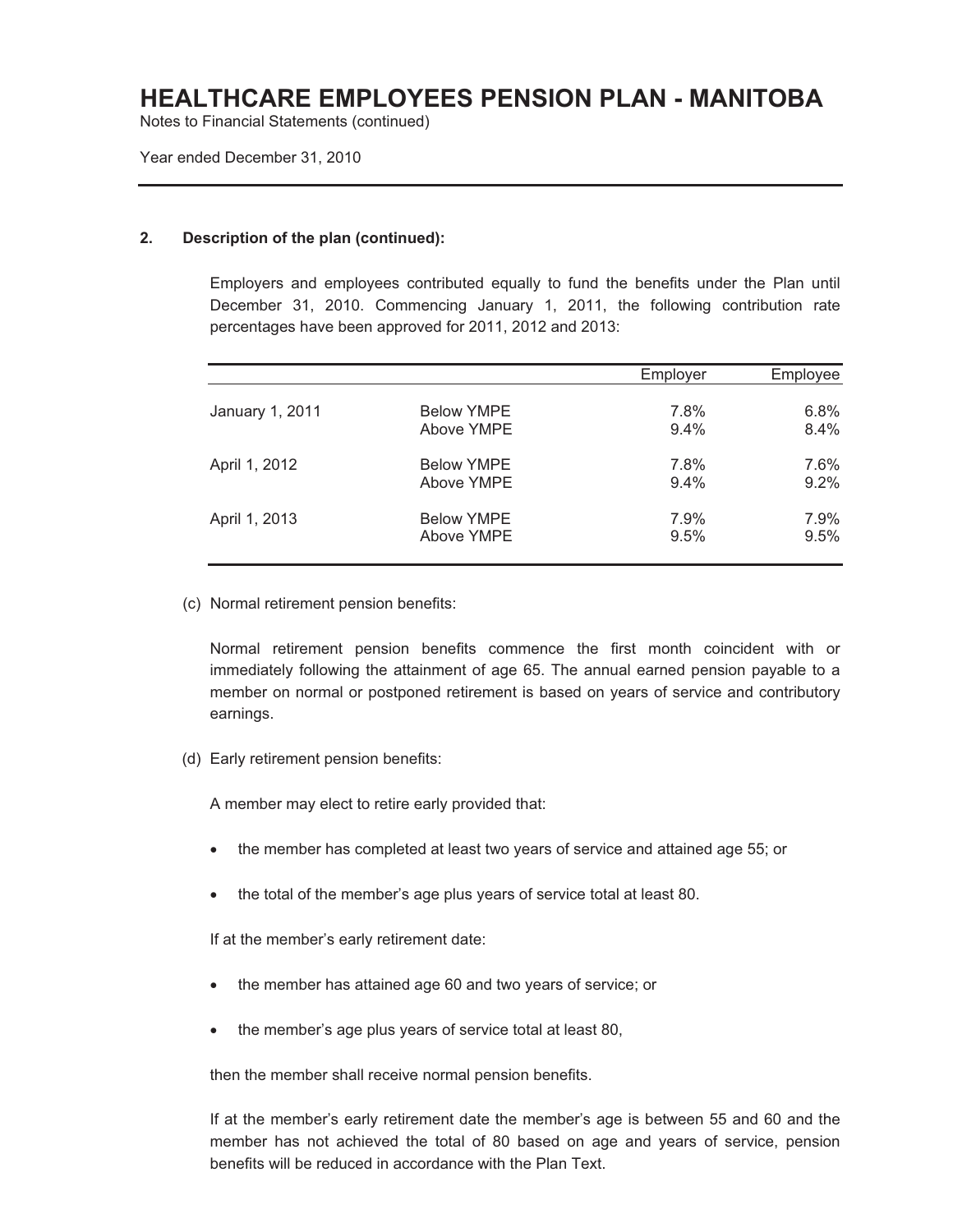Notes to Financial Statements (continued)

Year ended December 31, 2010

### **2. Description of the plan (continued):**

(e) Postponed retirement benefits:

Retirement benefits cannot be postponed beyond the end of the year in which a member turns 71 years of age.

(f) Death benefits:

Prior to May 31, 2010:

Prior to retirement, upon the death of a member who has completed two years of service, the beneficiary is eligible to receive a death benefit.

If less than two years of service has been completed, then the beneficiary is eligible to receive the related contributions plus interest.

Effective May 31, 2010:

All members are eligible for death benefits. Before retirement or disability payment commencement, members are eligible to receive the commuted value of their vested accrued pension for service prior to January 1, 1985 and service after December 31, 1984. After retirement or disability payable commencement, the benefit is based on the payment form elected by the member.

(g) Benefits on termination:

Prior to May 31, 2010:

In the event of termination after two years of service, the terminating member is entitled to a return of their contributions plus the value of their earned pension.

If less than two years service has been completed then the terminating member shall receive their contributions plus credited interest.

Effective May 31, 2010:

In the event of termination, the terminating member will receive the value of their pension entitlement.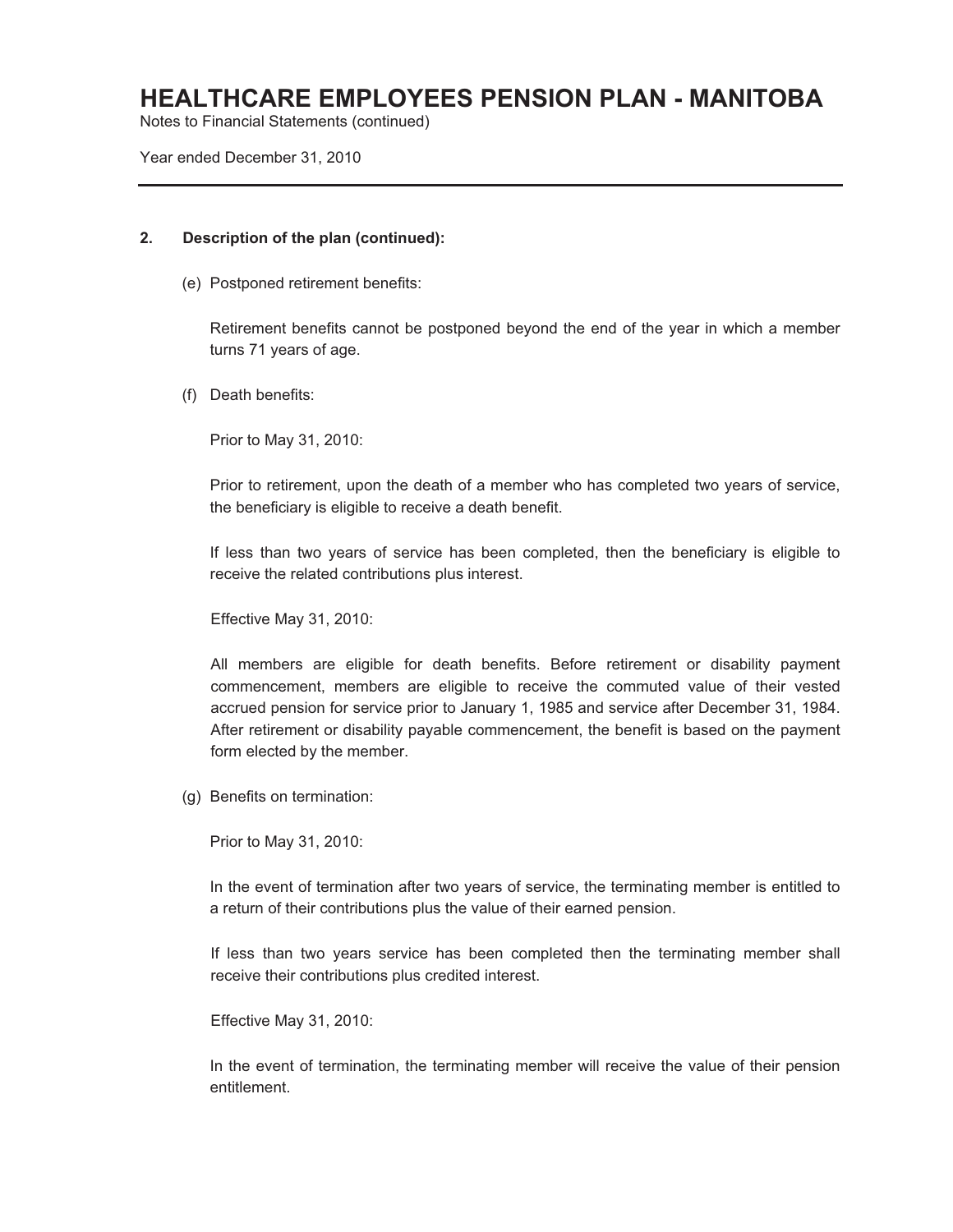Notes to Financial Statements (continued)

Year ended December 31, 2010

### **2. Description of the plan (continued):**

(h) Income taxes:

The Plan is a Pension Trust as defined in the *Income Tax Act* and is not subject to income taxes.

## **3. Significant accounting policies:**

(a) Basis of presentation:

These financial statements are prepared on a going concern basis and present the aggregate financial position of the Plan as a separate financial reporting entity, independent of the participating employers and members. Only the net assets of the Plan and obligations to the members eligible to participate in the Plan have been included in these financial statements. These financial statements do not portray the funding requirements of the Plan or the benefit security of the individual plan members.

(b) Fund accounting:

Assets, liabilities, revenues and expenses related to the Plan's capital assets are recorded in the Capital Fund. All other assets, liabilities, revenues and expenses are reported in the Pension Fund.

(c) Investments:

Investments are stated at market value as follows:

(i) Short-term investments:

Short-term investments are valued at cost plus accrued interest, which approximates market value, with maturities up to one year.

(ii) Bonds:

Bonds are valued using published market quotations or by a yield-to-maturity calculation where published rates are not available.

Bond pooled fund units are recorded at market values established by the respective fund trustee.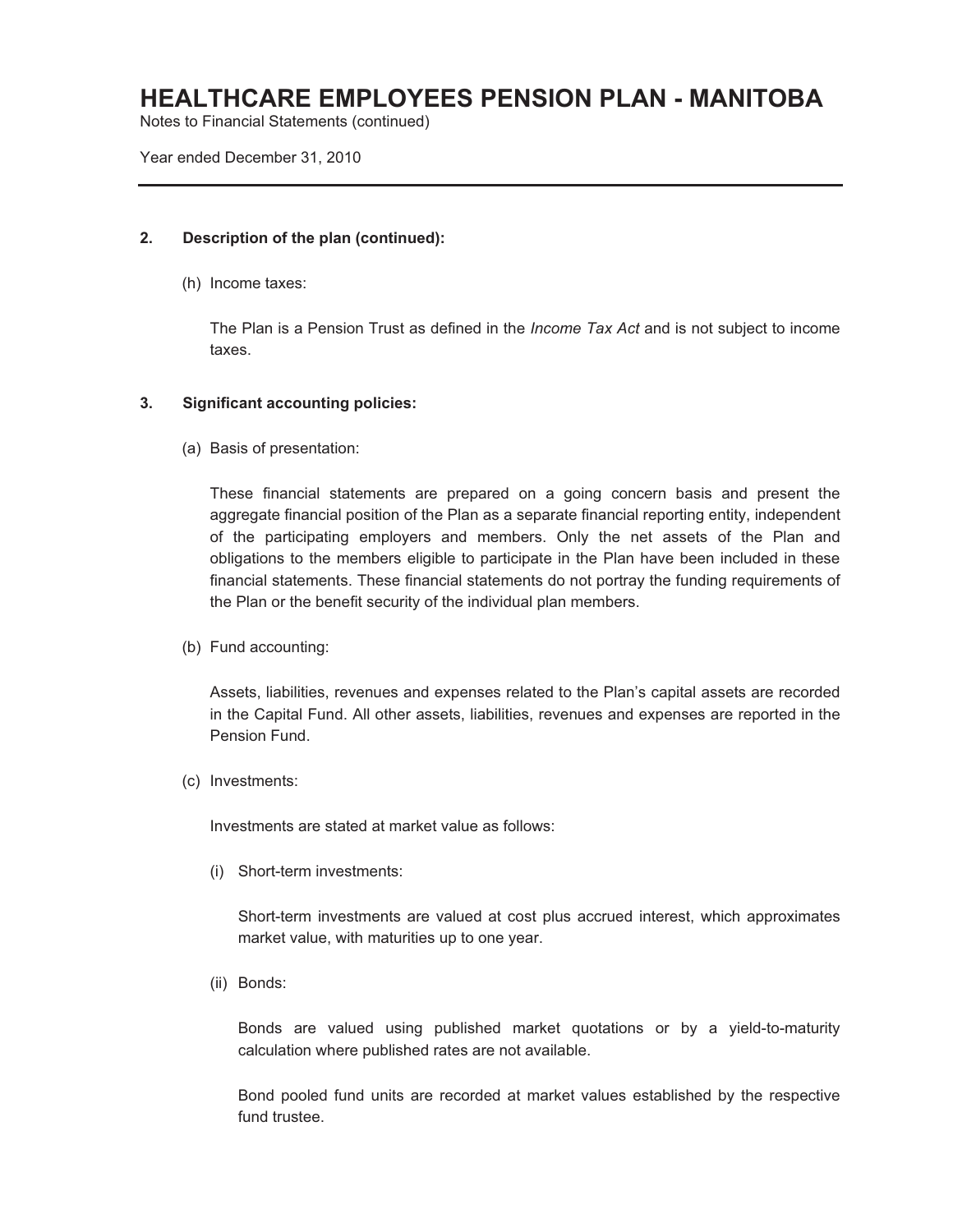Notes to Financial Statements (continued)

Year ended December 31, 2010

### **3. Significant accounting policies (continued):**

(iii) Mortgages:

Mortgage investments held in mortgage pooled funds are recorded at market values established by the respective fund trustee.

(iv) Equities:

All listed equities are traded on major stock exchanges and are valued based on the quoted market price as at year end. If a closing trade price is unavailable, a latest bid price is reflected. If no bid price is available, the most recent trade price is used.

All private equities are valued by the general partner, who in its determination of fair market value considers any legal sale or other liquidity restrictions on the investment. Purchases and sales are recorded on the closing date of the transactions.

(v) Real estate:

Real estate investments held in pooled funds are recorded at market values established by the respective fund asset manager. Real estate properties are recorded at market value as established by an annual appraisal conducted by qualified external real estate appraisers and, if applicable, are reduced by any assessed impairment between the appraisal and year-end dates.

(d) Capital assets:

Capital assets are recorded at cost less accumulated amortization. Repairs and maintenance costs are charged to expense. Betterments which extend the estimated useful life of an asset are capitalized. When a capital asset no longer contributes to the Plan's ability to provide services, its carrying amount is written-down to its residual value. Capital assets, which include computer software, computer hardware, and office equipment, are amortized on a straight-line basis over three years. Amortization expense is reported in the Capital Fund.

Computer projects are amortized on a straight-line basis over three years as the projects are completed.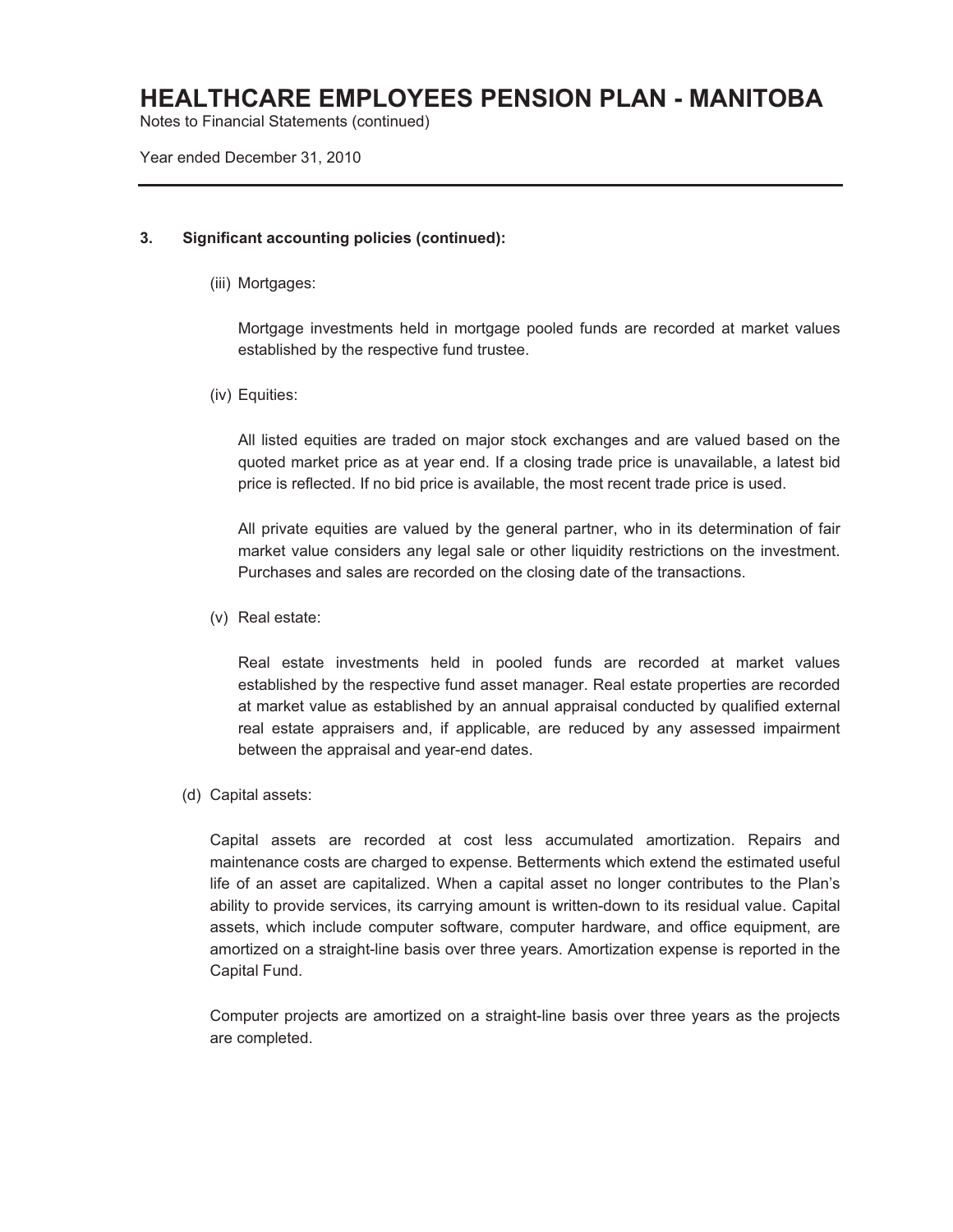Notes to Financial Statements (continued)

Year ended December 31, 2010

### **3. Significant accounting policies (continued):**

(e) Foreign currency transactions and balances:

Assets and liabilities denominated in foreign currency are translated into Canadian dollars at the exchange rate prevailing at the financial statement date. Revenues and expenses denominated in foreign currencies are translated at the exchange rate prevailing at the transaction date.

(f) Income recognition:

Contributions from the members are recorded on an accrual basis. Cash received from members for credited service and cash transfers from other pension plans are recorded when received.

Investment income has been accrued as reported by the issuer of the pooled funds and bonds. Dividend income from publicly traded securities is recorded as of the ex-dividend date. Interest income has been accrued as earned.

(g) Benefits:

Benefit payments to members, termination refunds to former members, and transfer payments to other plans are recorded in the period in which they are paid or payable. Any benefit payment accruals not paid are reflected in accrued benefit payments.

(h) Transaction costs:

Transaction costs are incremental costs directly attributable to the acquisition, issue or disposal of a financial asset or financial liability. Transaction costs incurred are expensed and included in current period change in market value of investments.

(i) Unrealized gains (losses):

The net unrealized gains (losses) for the year are reflected in the statement of changes in net assets.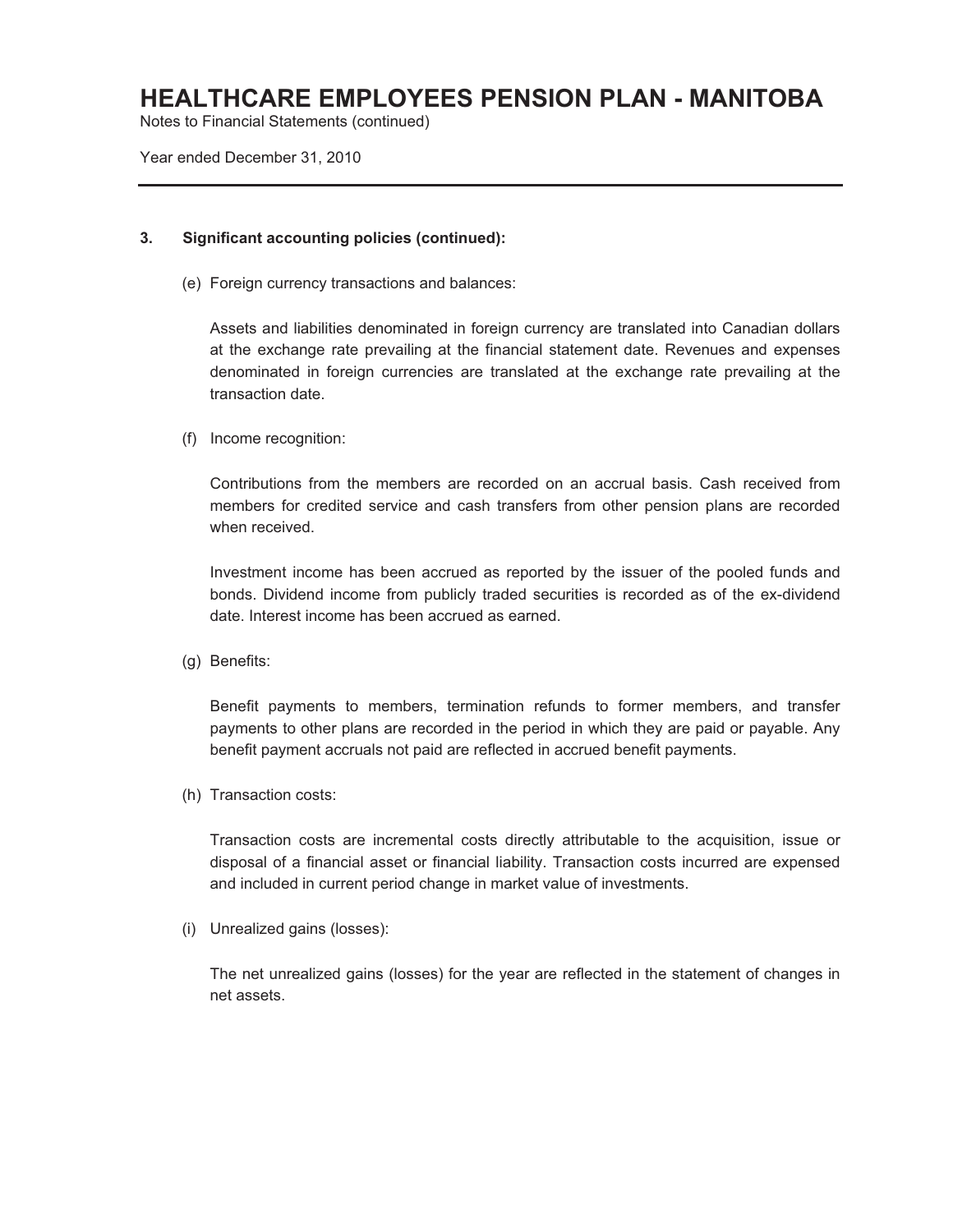Notes to Financial Statements (continued)

Year ended December 31, 2010

### **3. Significant accounting policies (continued):**

(j) Use of estimates:

The preparation of financial statements requires management to make estimates and assumptions that affect the reported amounts of net assets, changes in net assets and related disclosures. Actual results could differ from those estimates. The most significant use of estimates is the assumptions used in the actuarial valuation for the obligations for pension benefits (note 12).

## **4. Contributions and other receivables:**

|                                               | 2010            | 2009            |
|-----------------------------------------------|-----------------|-----------------|
|                                               |                 |                 |
| Contributions receivable - employer           | 8,304,829<br>S. | 7,634,503<br>S. |
| Contributions receivable - employee           | 8,679,643       | 7,634,503       |
| Due from Healthcare Employees Benefits Plan - |                 |                 |
| Manitoba                                      | 444,537         | 196,351         |
| Other receivables                             | 576,860         | 720,871         |
|                                               |                 |                 |
|                                               | \$18,005,869    | \$16,186,228    |

### **5. Investments:**

|                        | 2010                | 2009            |
|------------------------|---------------------|-----------------|
|                        |                     |                 |
| Canadian equities      | \$1,286,760,949     | \$1,161,848,477 |
| <b>Bonds</b>           | 1,121,053,743       | 962,331,293     |
| International equities | 547,580,558         | 458,902,378     |
| U.S. equities          | 432,603,373         | 392,359,514     |
| Real estate            | 341,367,437         | 317,300,598     |
| Mortgages              | 176,030,567         | 207,721,681     |
| Short-term investments | 42,945,197          | 22,172,247      |
|                        |                     |                 |
|                        | 3.948.341.824<br>S. | \$3,522,636,188 |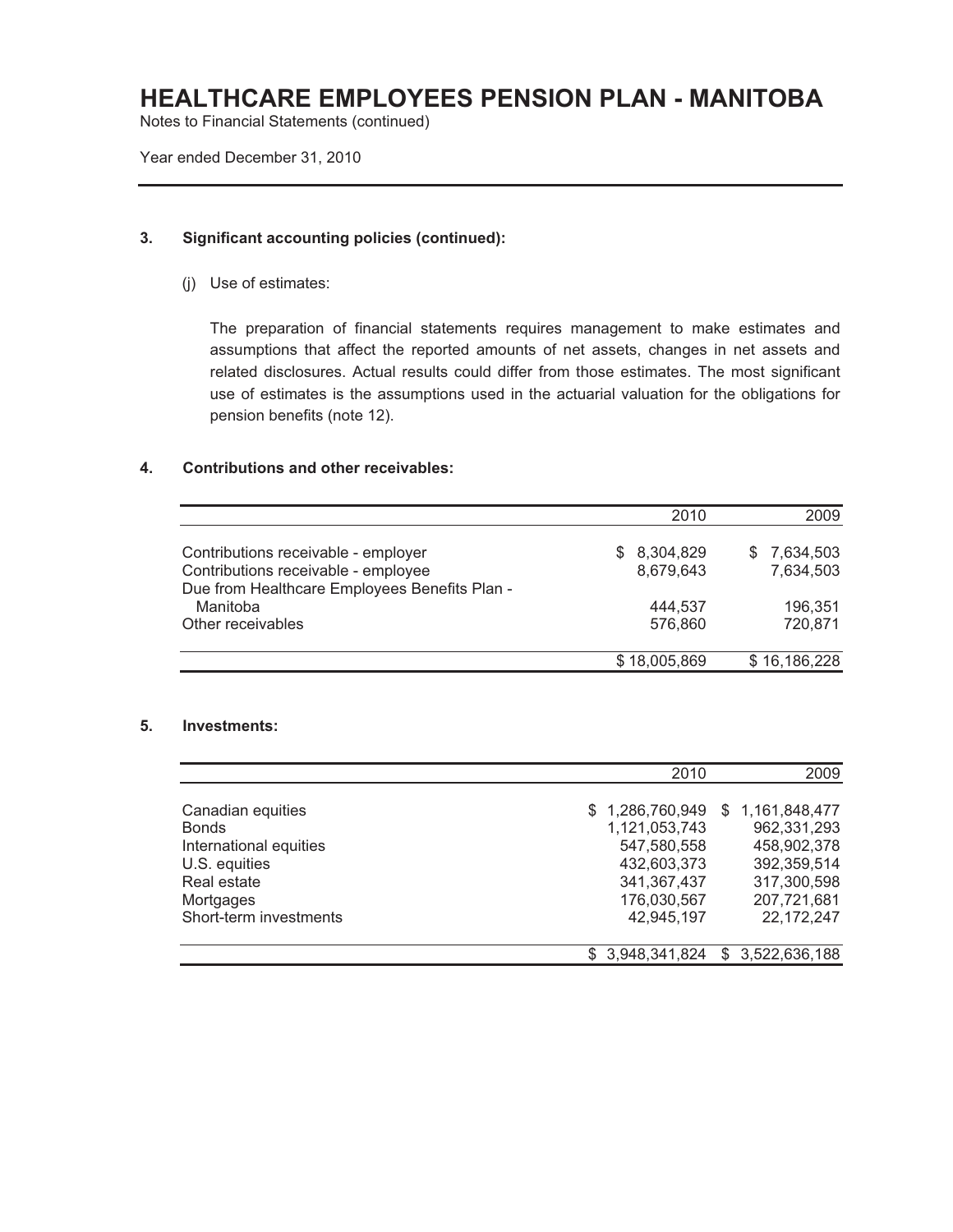Notes to Financial Statements (continued)

Year ended December 31, 2010

## **6. Capital assets:**

|              |                | 2010          |         | 2009      |
|--------------|----------------|---------------|---------|-----------|
|              | Accumulated    | Net book      |         | Net book  |
| Cost         | amortization   | value         |         | value     |
|              |                |               |         |           |
| 2,141,542    | 1,960,450<br>S | 181,092<br>\$ | \$      | 190,251   |
|              |                |               |         |           |
|              |                |               |         | 396,171   |
| 3,958,677    | 3,312,203      | 646,474       |         | 290,208   |
|              |                |               |         |           |
| \$10,717,047 | 9,223,581<br>S | S             | \$.     | 876,630   |
|              | 4,616,828      | 3,950,928     | 665,900 | 1,493,466 |

In fiscal 2010, \$1,364,505 (2009 - \$494,884) was transferred from the Pension Fund to the Capital Fund for the acquisition of capital assets.

## **7. Investment income:**

|                                         |   | 2010                     |   | 2009                     |
|-----------------------------------------|---|--------------------------|---|--------------------------|
| <b>Bonds</b>                            | S | 42,360,851               | S | 39,501,145               |
| Canadian equities<br>Real estate        |   | 26,740,795<br>16,363,721 |   | 27,203,142<br>16,048,677 |
| Mortgages                               |   | 11,387,129               |   | 14,003,320               |
| International equities                  |   | 11,726,012               |   | 11,568,252               |
| U.S. equities<br>Short-term investments |   | 5,759,813<br>169.243     |   | 7,340,615<br>389,844     |
| Security lending income                 |   | 303,011                  |   |                          |
|                                         |   | \$114,810,575            |   | \$116,054,995            |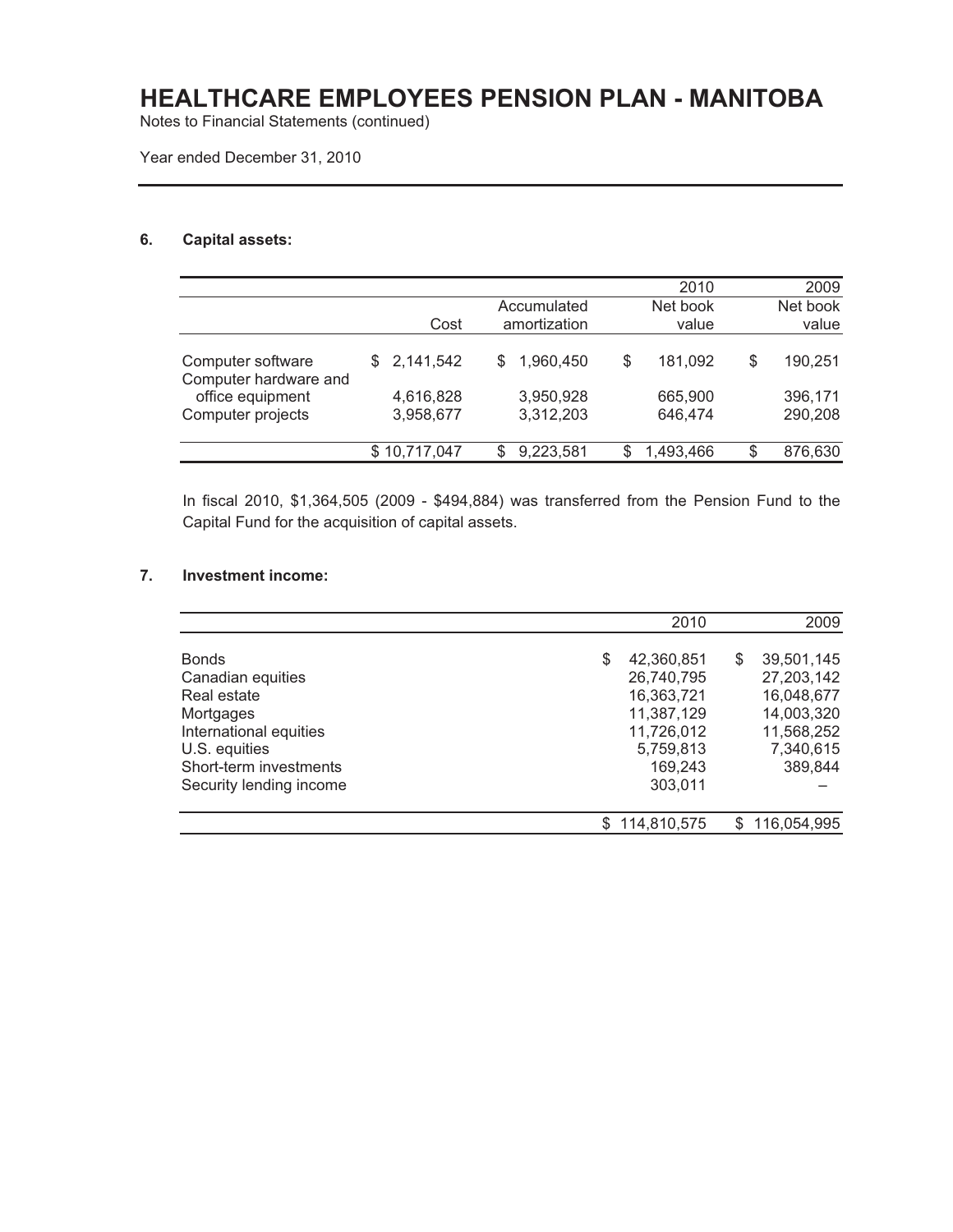Notes to Financial Statements (continued)

Year ended December 31, 2010

### **8. Risk management:**

- (a) Market risk:
	- (i) Interest rate risk:

Interest rate risk refers to the adverse consequences of interest rate changes on the Plan's cash flows, financial position and income. The Plan's fixed income investments are exposed to the risk that the value of interest-bearing investments will fluctuate due to changes in the level of market interest rates. The Plan has invested approximately 34 percent (2009 - 34 percent) of its investments in fixed income securities as at December 31, 2010. To properly manage the Plan's interest rate risk, appropriate guidelines on the weighting and duration for bonds and other fixed income investments are set and monitored.

The remaining terms to contractual maturity of the Plan's bond portfolio at December 31 are as follows:

|                      | 2010            |    | 2009        |
|----------------------|-----------------|----|-------------|
| Less than one year   | \$<br>2,348,050 | \$ | 693,023     |
| One to five years    | 509,628,872     |    | 458,694,190 |
| After five years     | 609,076,821     |    | 502,944,080 |
| Total carrying value | \$1,121,053,743 | S. | 962,331,293 |

The Plan holds the above fixed income securities directly and in-directly through pooled funds. An increase of 100 basis points in interest rates, with all other variables held constant, will impact fixed income investments by an estimated loss of \$71.0 million. The Plan's interest rate sensitivity was determined based on portfolio weighted duration.

(ii) Foreign currency risk:

Foreign currency exposure arises from the Plan holding investments denominated in currencies other than the Canadian dollar. Fluctuations in the relative value of the Canadian dollar against these foreign currencies can result in a positive or a negative effect on the fair value of investments. The Plan and its investment managers have the ability to utilize derivative instruments to mitigate foreign currency risk, subject to the approval of the Plan's Investment Committee. The Plan is exposed to fluctuations in the U.S. dollar, Japanese yen and European currencies, notably the Euro, British pound sterling and Swiss franc.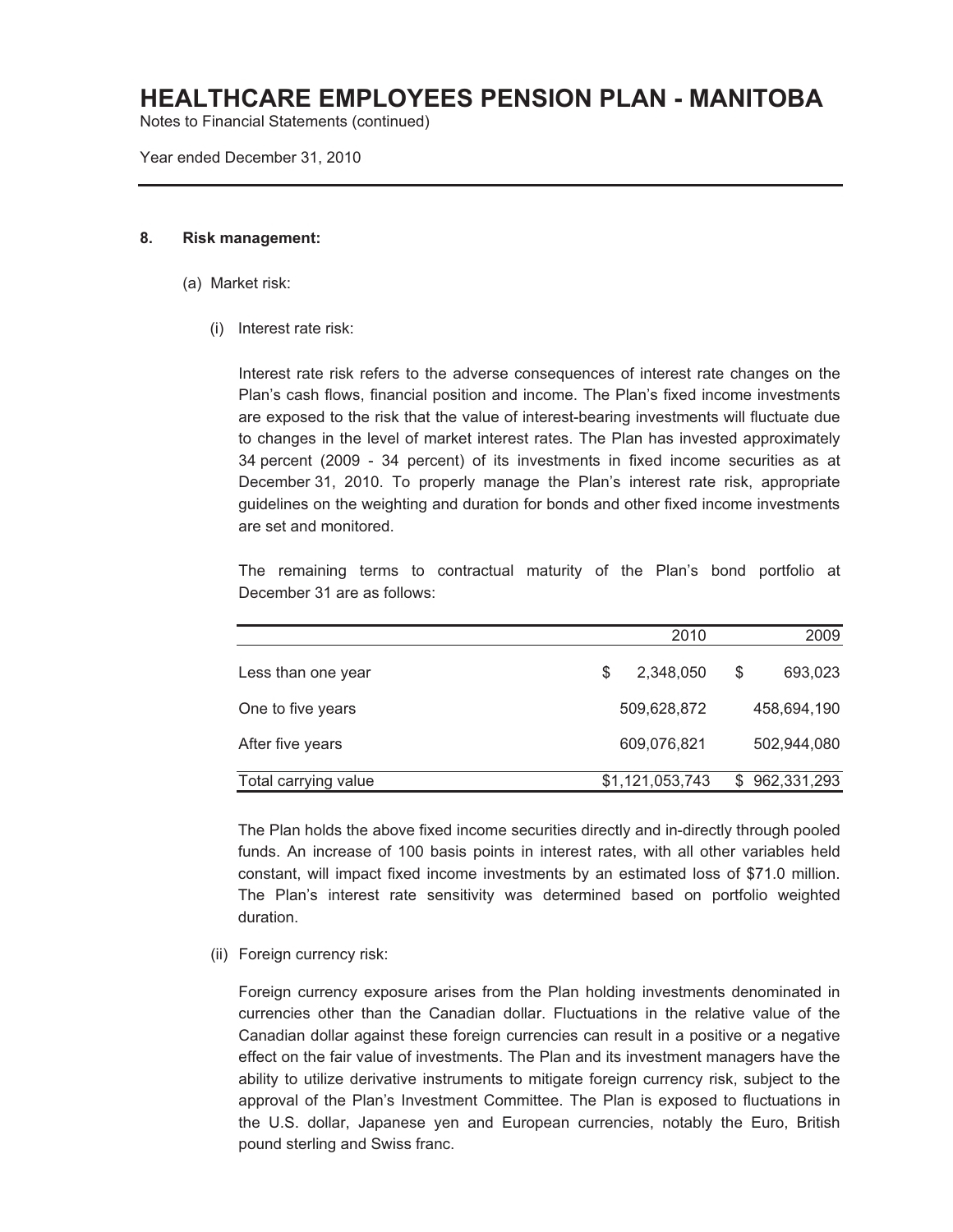Notes to Financial Statements (continued)

Year ended December 31, 2010

### **8. Risk management (continued):**

The Plan's exposure in cash and investments to foreign currencies to Canadian dollars is shown below:

|                         | Actual currency  |       |
|-------------------------|------------------|-------|
| As at December 31, 2010 | exposure         | $\%$  |
| Canadian                | \$2,982,737,847  | 74.6  |
| US dollar               | 577,544,767      | 14.4  |
| Euro                    | 201,452,717      | 5.0   |
| Japanese yen            | 73,726,077       | 1.9   |
| British pound sterling  | 59,472,747       | 1.5   |
| Swiss franc             | 53,510,907       | 1.3   |
| Other currencies        | 50,525,893       | 1.3   |
|                         | \$ 3,998,970,955 | 100 0 |

A 10 percent increase or decrease in exchange rates, with all other variables held constant, would result in a change in unrealized gains (losses) of \$101.6 million.

(iii) Other price risk:

The Plan's investments in equities are sensitive to market fluctuations. To properly manage the Plan's other price risk, appropriate guidelines on asset diversification to address specific security, geographic, sector and investment manager risks are set and monitored. A decline of 10 percent in equity values, with all other variables held constant, will impact the Plan's equity investments by an approximate loss of \$226.7 million.

(b) Credit risk:

The Plan is exposed to credit risk, which is the risk that a counterparty will be unable to pay amounts in full when due or requested. The Plan's greatest concentration of credit risk is in its fixed income securities. The fair value of the fixed income securities includes consideration of the creditworthiness of the debt issuer. All transactions in listed securities are settled or paid for upon delivery using approved brokers. The risk of default is considered minimal, as payment is made on a purchase once the securities have been received from the broker. For sales transactions, the securities are released once the broker has made payment.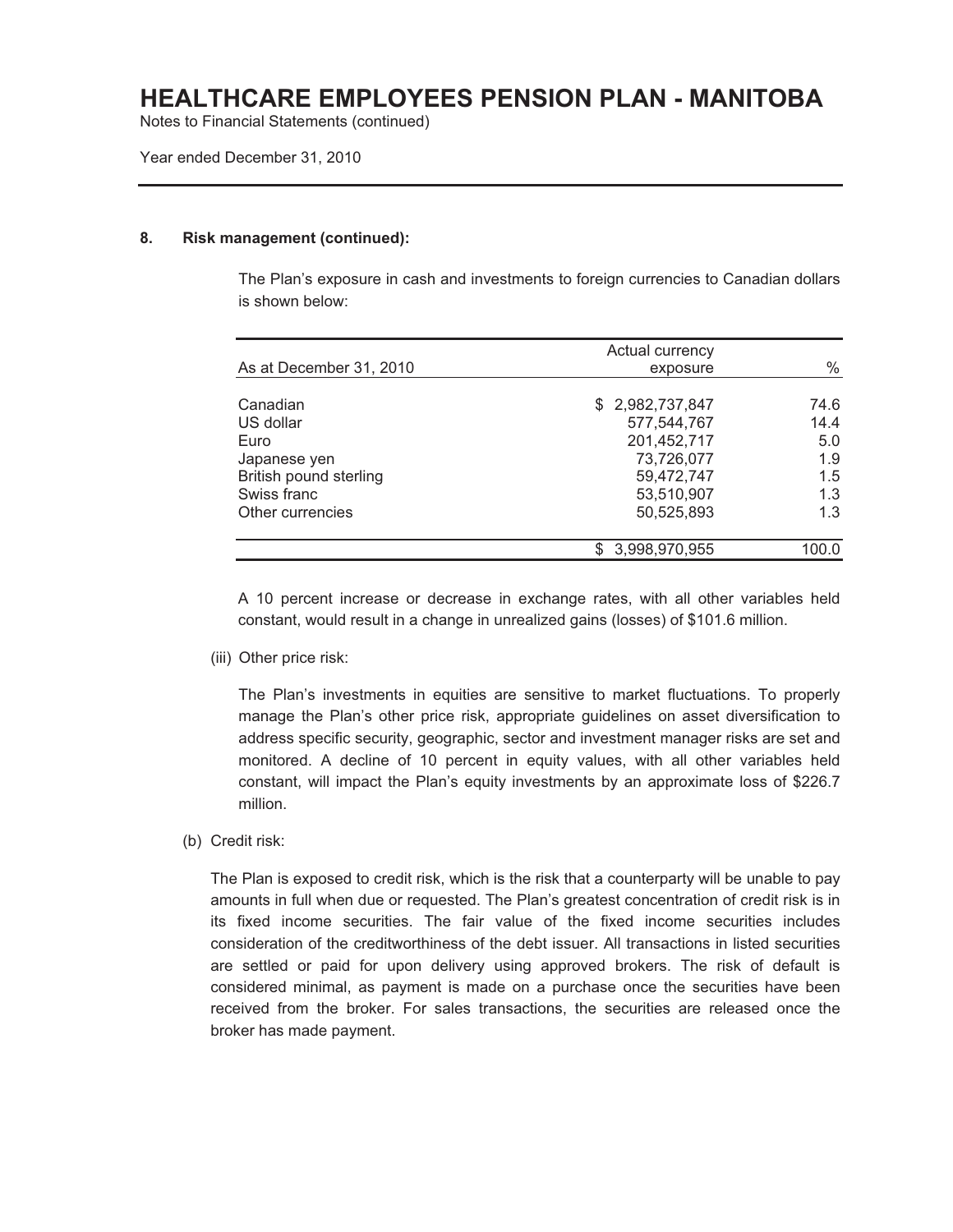Notes to Financial Statements (continued)

Year ended December 31, 2010

### **8. Risk management (continued):**

The breakdown of the Plan's bond portfolio by credit rating from various rating agencies is presented below:

| Credit rating                | 2010<br>2009<br>Market value<br>Market value |                         |    |                                                        |                                 |
|------------------------------|----------------------------------------------|-------------------------|----|--------------------------------------------------------|---------------------------------|
| AAA<br>AA<br>A<br><b>BBB</b> | 627,861,219<br>238,888,534<br>254,303,990    | 56.0%<br>21.3%<br>22.1% | S  | 547,210,885<br>217,782,284<br>195,865,451<br>1,472,673 | 56.9%<br>22.6%<br>20.4%<br>0.1% |
|                              | 1,121,053,743                                | 100.0%                  | \$ | 962,331,293                                            | 100.0%                          |

Credit risk associated with contributions and other receivables is minimized due to their nature. The majority of the receivable balances are due from member facilities and are collected from participating members through the payroll process. No provision for doubtful contributions and other receivables has been recorded in either 2010 or 2009. The carrying amounts of fixed income investments and contributions and other receivables represent the maximum credit exposure to the Plan.

## (c) Liquidity risk:

Over 86 percent (2009 - 85 percent) of the Plan's investments are in liquid securities traded in public markets. These include all U.S. and international equities and the majority of Canadian equities, which is over 57 percent (2009 - 57 percent) of the Plan assets and is all exchange traded, and bonds. Although market events could lead to some investments becoming illiquid, management believes the diversity of the Plan's portfolio and current contribution levels will ensure that liquidity is available for benefit payments. The Plan's financial statement liabilities have contracted maturities of less than one year.

The Plan's fixed income securities are diversified at December 31 as follows:

|                                     | 2010                                      |                        |   |                                           | 2009                   |
|-------------------------------------|-------------------------------------------|------------------------|---|-------------------------------------------|------------------------|
|                                     | Market<br>value                           | Average<br>coupon rate |   | Market<br>value                           | Average<br>coupon rate |
| Federal<br>Provincial/              | \$<br>576,102,037                         | 3.69%                  | S | 502,857,452                               | $3.95\%$               |
| municipal<br>Corporate<br>Mortgages | 273,292,566<br>271,659,140<br>176,030,567 | 5.47%<br>5.53%         |   | 223,499,719<br>235,974,122<br>207,721,681 | 5.74%<br>5.69%         |
|                                     | 1,297,084,310                             |                        |   | \$1,170,052,974                           |                        |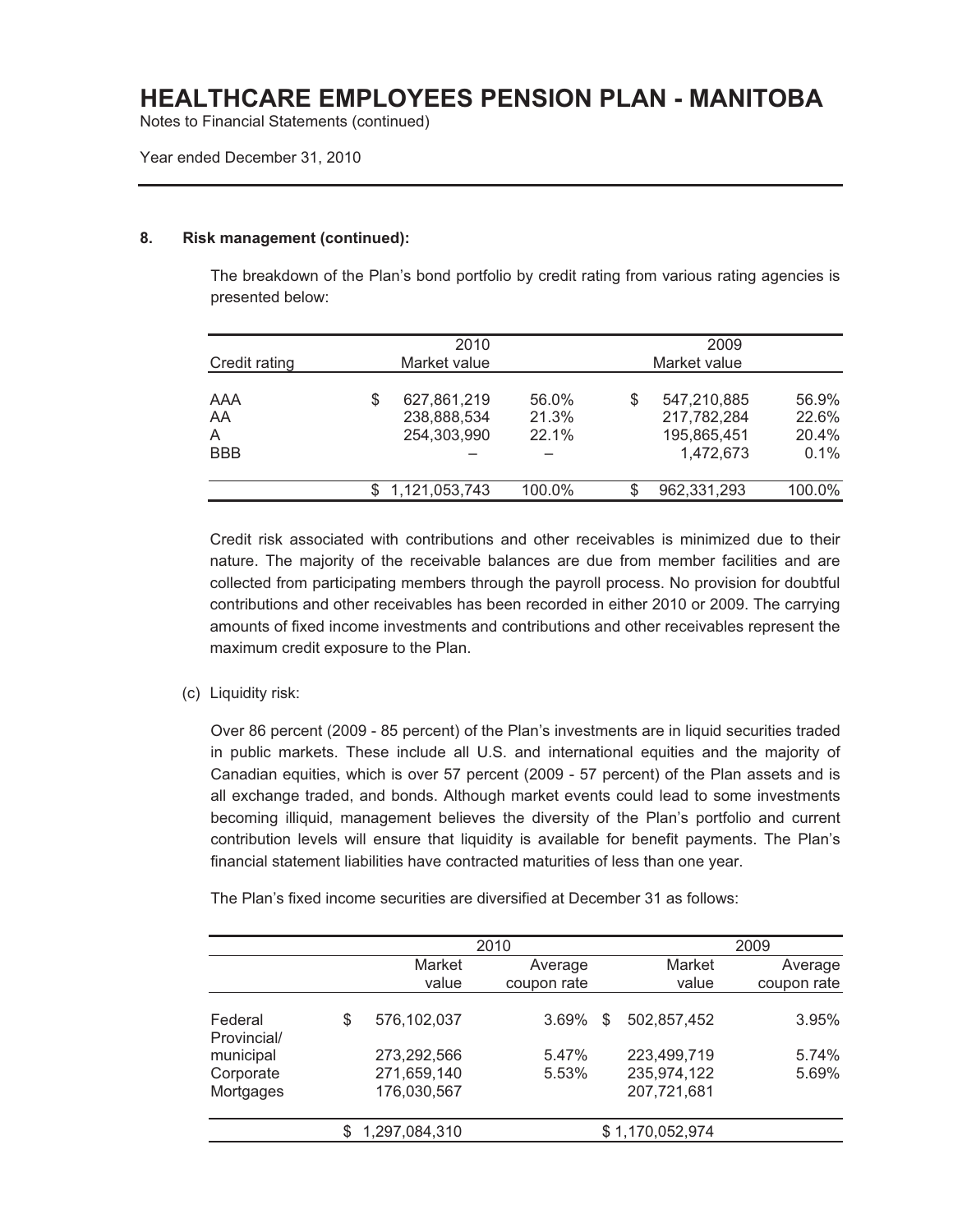Notes to Financial Statements (continued)

Year ended December 31, 2010

### **9. Fair value disclosure:**

The Plan's assets which are recorded at fair value are required to be classified into one of three levels, depending on the inputs used for valuation. The hierarchy of inputs is summarized below:

- quoted prices (unadjusted) in active markets for identical assets or liabilities (Level 1);
- inputs other than quoted prices included in Level 1 that are observable for the asset or liability, either directly (i.e. as prices) or indirectly (i.e. derived from prices) (Level 2); and
- inputs for the asset or liability that are not based on observable market data (unobservable inputs) (Level 3).

Changes in valuation methods may result in transfers into or out of an investment's assigned level.

|                        | Quoted prices<br>in active markets | Significant                                               |    | Significant                      |   |                 |
|------------------------|------------------------------------|-----------------------------------------------------------|----|----------------------------------|---|-----------------|
| 2010                   | (Level 1)                          | for identical assets other observable<br>inputs (Level 2) |    | unobservable<br>inputs (Level 3) |   | Total           |
|                        |                                    |                                                           |    |                                  |   |                 |
| Cash                   | \$<br>50,629,131                   | -S                                                        | \$ |                                  | S | 50,629,131      |
| Short-term investments |                                    | 42,945,197                                                |    |                                  |   | 42,945,197      |
| <b>Bonds</b>           |                                    | 1,121,053,743                                             |    |                                  |   | 1,121,053,743   |
| Mortgages              |                                    | 176,030,567                                               |    |                                  |   | 176,030,567     |
| Canadian equities      | 1,239,622,200                      | 38,148,938                                                |    | 8,989,811                        |   | 1,286,760,949   |
| U.S. equities          | 432,603,373                        |                                                           |    |                                  |   | 432,603,373     |
| International equities | 547,580,558                        |                                                           |    |                                  |   | 547,580,558     |
| Real estate            |                                    |                                                           |    | 341,367,437                      |   | 341,367,437     |
|                        |                                    |                                                           |    |                                  |   |                 |
|                        | \$2,270,435,262                    | \$1,378,178,445                                           | S  | 350, 357, 248                    |   | \$3,998,970,955 |

The following is a summary of the inputs used as of December 31, 2010 and 2009 in valuing the Plan's investments: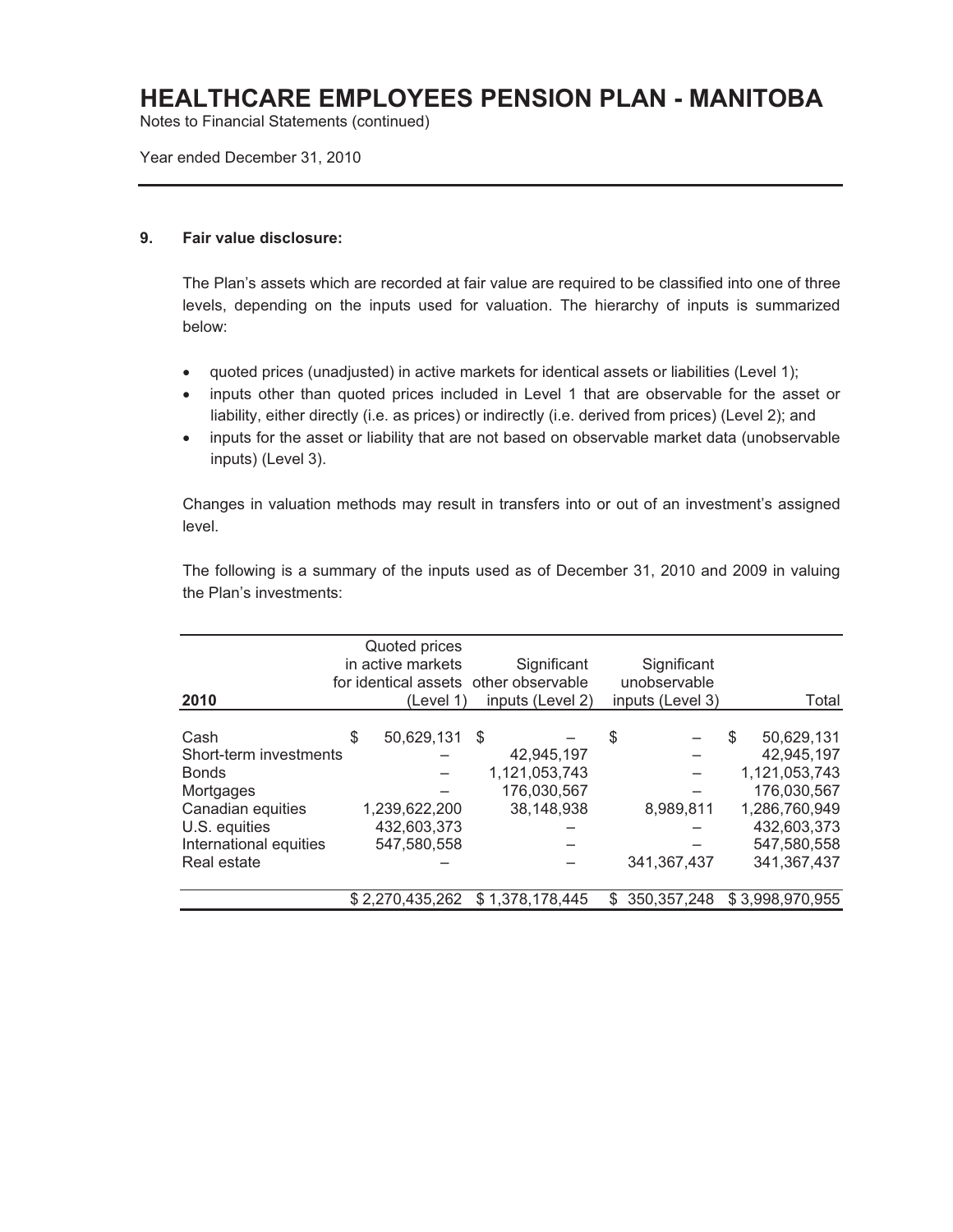Notes to Financial Statements (continued)

Year ended December 31, 2010

### **9. Fair value disclosure (continued):**

|                                                                                                                                            |   | Quoted prices<br>in active markets                        | Significant<br>for identical assets other observable                       |    | Significant<br>unobservable |                                                                                                                              |
|--------------------------------------------------------------------------------------------------------------------------------------------|---|-----------------------------------------------------------|----------------------------------------------------------------------------|----|-----------------------------|------------------------------------------------------------------------------------------------------------------------------|
| 2009                                                                                                                                       |   | (Level 1)                                                 | inputs (Level 2)                                                           |    | inputs (Level 3)            | Total                                                                                                                        |
| Cash<br>Short-term investments<br><b>Bonds</b><br>Mortgages<br>Canadian equities<br>U.S. equities<br>International equities<br>Real estate | S | 45,565,129<br>1,144,226,558<br>392,359,514<br>458,798,040 | - \$<br>22, 172, 247<br>962,331,293<br>207,721,681<br>9,351,028<br>104,338 | \$ | 8,270,891<br>317,300,598    | \$<br>45,565,129<br>22, 172, 247<br>962,331,293<br>207,721,681<br>1,161,848,477<br>392,359,514<br>458,902,378<br>317,300,598 |
|                                                                                                                                            |   | \$2,040,949,241                                           | \$1,201,680,587                                                            | S. | 325,571,489                 | \$3,568,201,317                                                                                                              |

At December 31, 2010 and 2009, there were no transfers between Level 1 and Level 2.

The reconciliation of investments measured at fair value using unobservable inputs (Level 3) is presented as follows:

|                                 | Canadian        | Real           |                |
|---------------------------------|-----------------|----------------|----------------|
|                                 | equities        | estate         | Total          |
|                                 |                 |                |                |
| Balance, December 31, 2008      | \$<br>7,800,547 | \$323,132,838  | \$330,933,385  |
| <b>Purchases</b>                | 473,263         | 28,792,225     | 29,265,488     |
| Sales                           |                 | (15, 724, 800) | (15, 724, 800) |
| Current period change in market |                 |                |                |
| value of investments            | (2,919)         | (18,899,665)   | (18,902,584)   |
| Balance, December 31, 2009      | 8,270,891       | 317,300,598    | 325,571,489    |
| Purchases                       |                 | 30,785,514     | 30,785,514     |
| <b>Sales</b>                    | (1,506,718)     | (17, 283, 855) | (18, 790, 573) |
| Realized gains                  |                 | 1,284,550      | 1,284,550      |
| Current period change in market |                 |                |                |
| value of investments            | 2,225,638       | 9,280,630      | 11,506,268     |
| Balance, December 31, 2010      | \$<br>8,989,811 | \$341,367,437  | \$350,357,248  |

The Plan did not use or consider alternative assumptions for valuation of Level 3 securities as those are valued independently by investment managers or third party providers.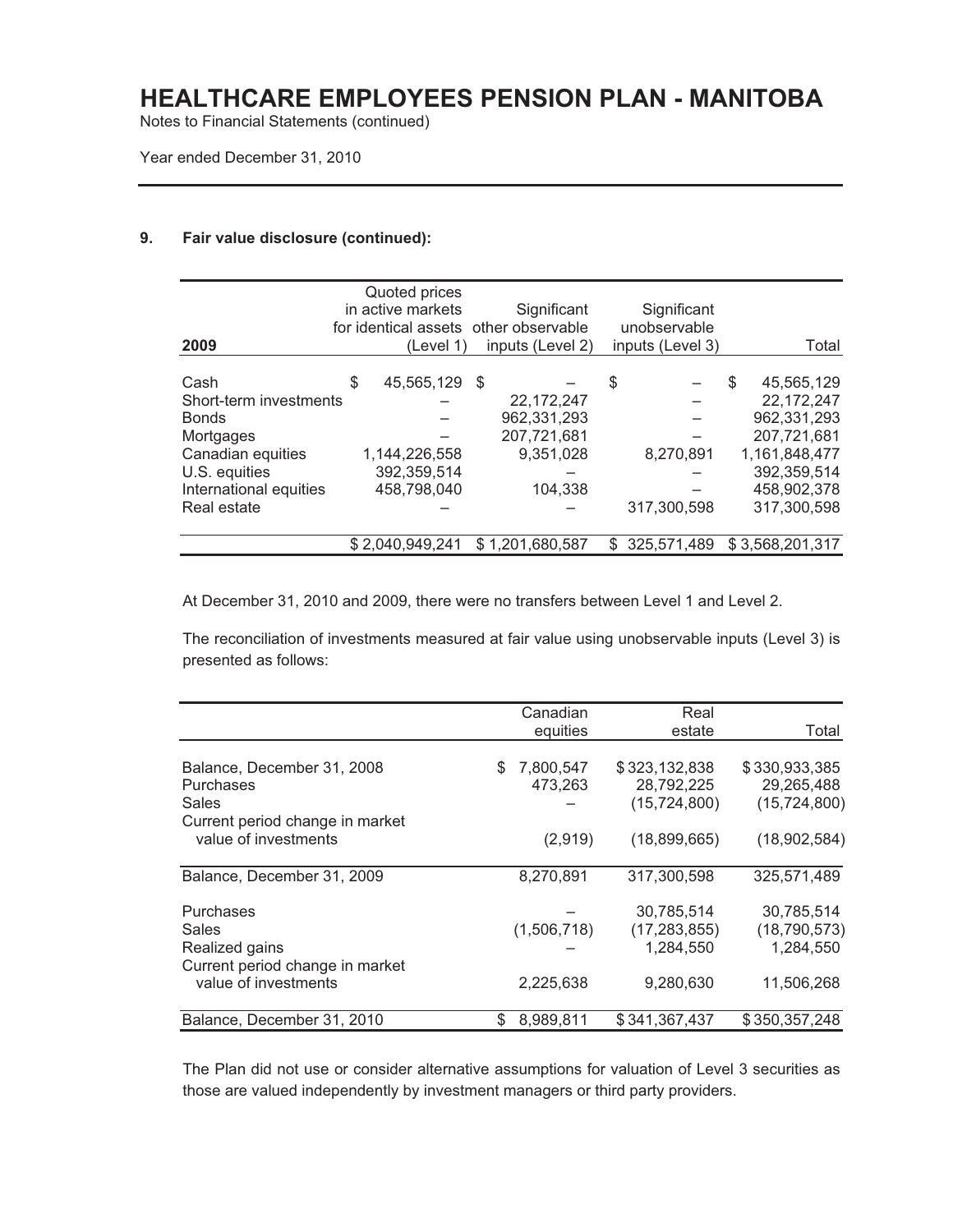Notes to Financial Statements (continued)

Year ended December 31, 2010

### **9. Fair value disclosure (continued):**

Section 3.29 of the Manitoba Pension Benefits Act Regulation requires disclosure of each investment asset that has a fair value greater than one percent of the fair value of the investment assets of the Plan. As of December 31, 2010, the Plan held the following investments that met this criteria:

| Bonds:<br>Government of Canada bonds, 3.75 percent, maturing June 1, 2019                                                                                                                                                                                     | \$<br>100, 162, 574                                                                                                        |
|---------------------------------------------------------------------------------------------------------------------------------------------------------------------------------------------------------------------------------------------------------------|----------------------------------------------------------------------------------------------------------------------------|
| Equities:<br><b>Toronto-Dominion Bank</b><br>Talisman Energy Inc.<br>Royal Bank of Canada<br>Bank of Nova Scotia<br>Canadian Natural Resources Ltd.<br>Suncor Energy Inc.<br><b>Encana Corporation</b><br>Toromont Industries Ltd.<br>Research in Motion Ltd. | 82,766,475<br>71,182,160<br>70.046.016<br>64.500.160<br>62.134.350<br>44.701.240<br>42,128,138<br>41.726.063<br>40,701,263 |
| Saputo Inc.                                                                                                                                                                                                                                                   | 40.632.828                                                                                                                 |

### **10. Role of the actuary and auditor:**

The actuary has been appointed pursuant to the Plan Text and the Trust Agreement. With respect to the preparation of financial statements, the actuary has been engaged to carry out a valuation of the Plan's assets and liabilities, which consists of a provision for future obligations of the Plan to the members. The valuation is made in accordance with accepted actuarial practice, applicable legislation and any direction received from regulatory authorities, and reported thereon to the Board of Trustees. In performing the valuation of the liabilities, which are by their nature inherently variable, assumptions are made as to the investment rate of return, inflation rates and salary escalation in the future, taking into consideration the circumstances of the healthcare employees and the nature of the liabilities. The actuary, in their review of the management information provided by the Plan used in the valuation, also makes use of the work of the external auditors. The Actuary's Report outlines the scope of their work and opinion.

The external auditors have been appointed by the Board of Trustees to conduct an independent and objective audit of the financial statements of the Plan in accordance with generally accepted auditing standards and report thereon to the Board of Trustees. In carrying out their audit, the auditors also make use of the work of the actuary and their report on the Plan's liabilities. The Auditors' Report outlines the scope of their audit and their opinion.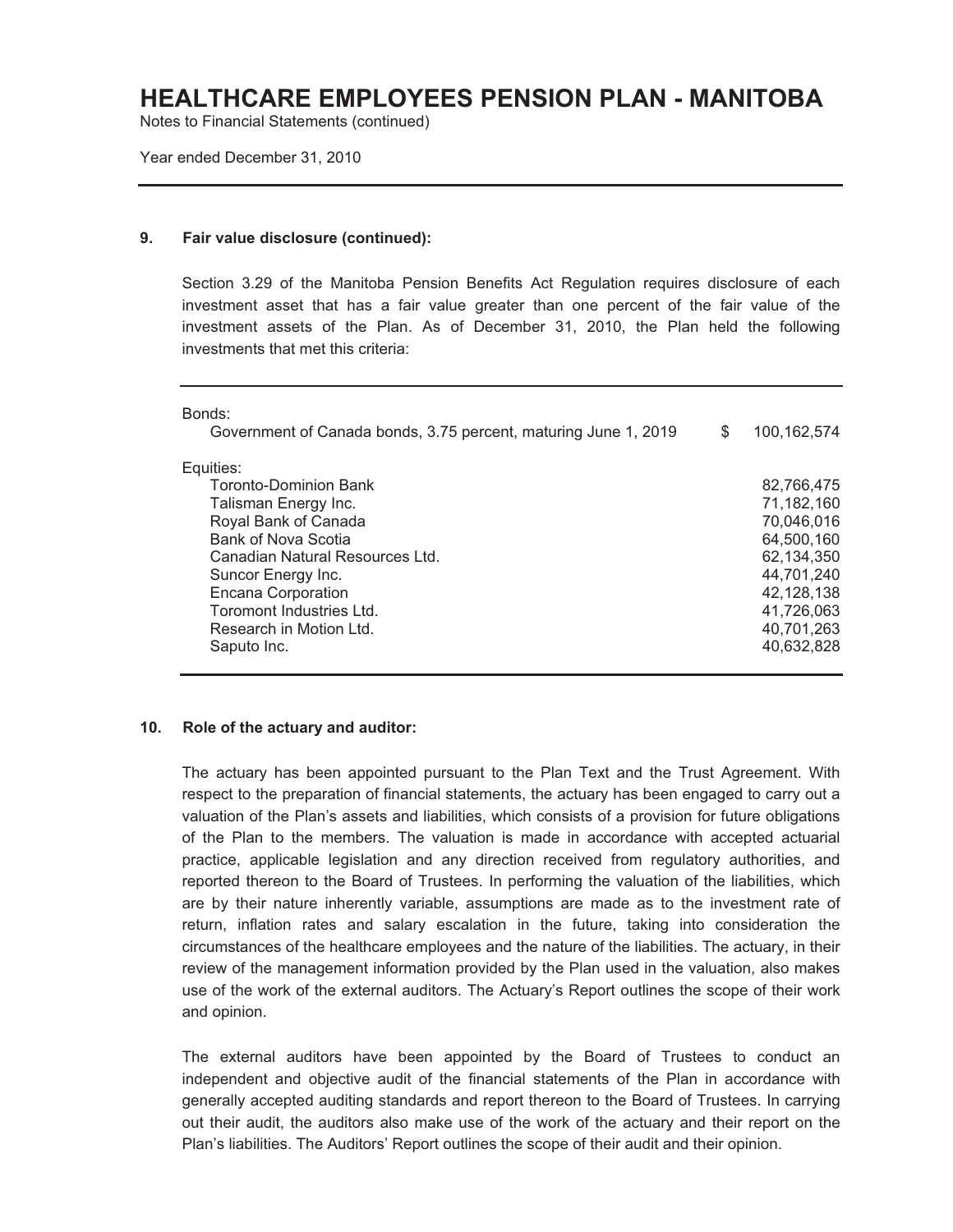Notes to Financial Statements (continued)

Year ended December 31, 2010

### **11. Related party:**

The Plan and the Healthcare Employees Benefits Plan - Manitoba (HEBP) have a certain number of common trustees and a cost sharing agreement to allocate certain costs based on factors such as square footage, number of employees and time usage.

### **12. Obligations for pension benefits:**

As at December 31, 2010, the date of the most recent actuarial Accounting Valuation, the actuarial present value of the accrued pension benefits was \$4,364,708,000 (2009 - \$4,087,645,000) and the actuarial value of the Plan assets was \$4,099,867,000 (2009 - \$3,866,677,000). Since there is no intention of extinguishing the pension obligations in the near term, the obligations are calculated by using the going concern actuarial basis. The projected unit credit actuarial cost method was used by Towers Watson, the actuary, to determine the actuarial liability and the required current service contributions.

Four significant long-term actuarial assumptions used in the valuation were:

- (a) the liability discount rate was assumed to be 6.5 percent (2009 6.5 percent);
- (b) the asset rate of return was assumed to be 6.5 percent (2009 6.5 percent);
- (c) inflation rate was assumed to be 3.0 percent (2009 3.0 percent); and
- (d) the salary escalation rate was assumed to be 4.0 percent (2009 4.0 percent) plus merit and promotion.

The assumptions used in determining the actuarial present value of accrued pension benefits are going concern assumptions adopted by the Trustees and were developed by reference to expected long-term market conditions. As underlying conditions change over time, going concern assumptions adopted by the Trustees may also change, which could cause a material change in the actuarial value of accrued pension benefits.

Actuarial value of net assets has been determined using the five year moving average market method. Under this method all experience gains and losses are averaged over a five year period. The change in actuarial adjustment of asset carrying value is reflected as deferred investment (gains) losses in the table below.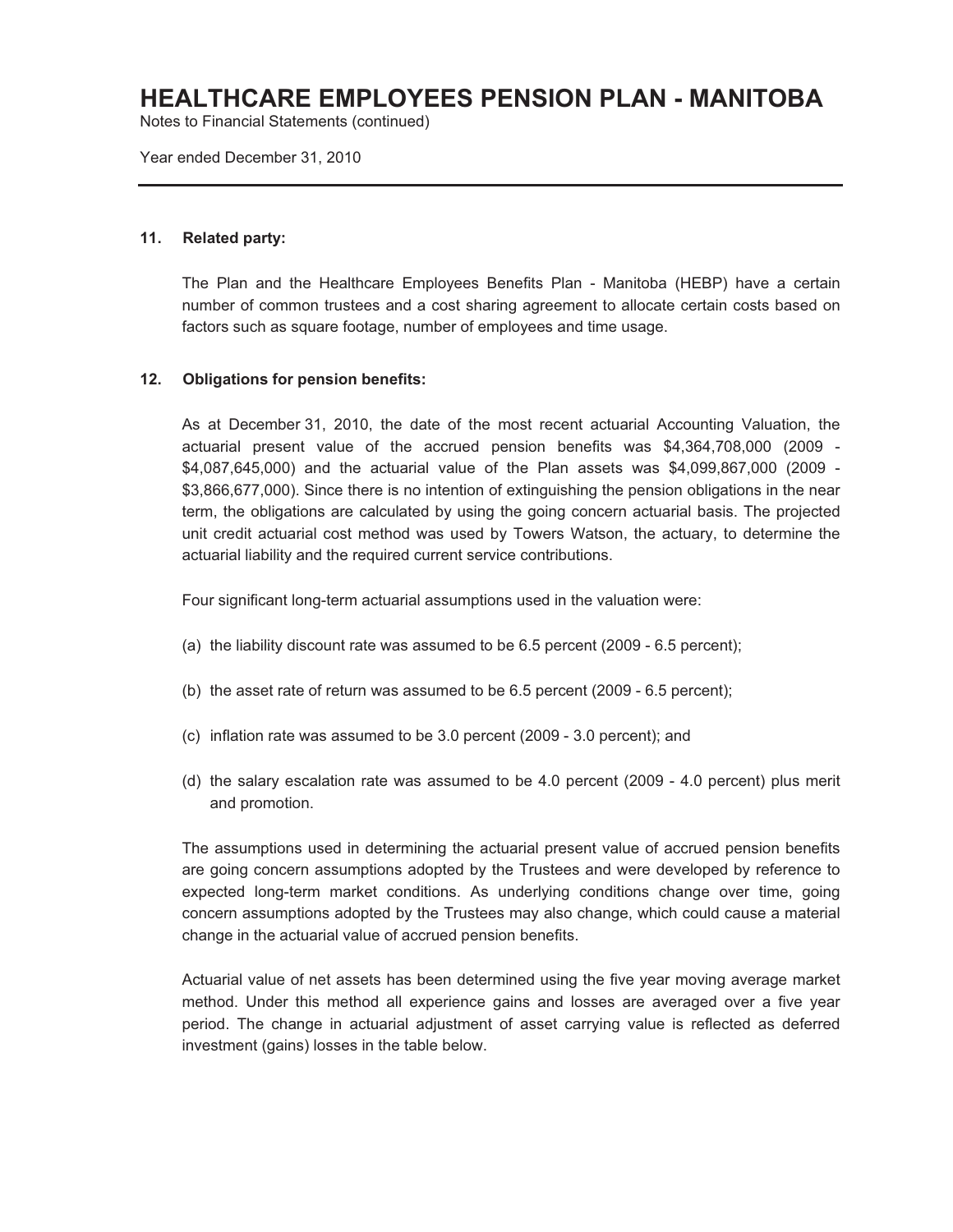Notes to Financial Statements (continued)

Year ended December 31, 2010

### **12. Obligations for pension benefits (continued):**

The Accounting Valuation is prepared for financial statement purposes in accordance with the recommendations of the Canadian Institute of Chartered Accountants using a discount rate equivalent to the current yield on high-quality long term corporate bond and other assumptions that represent management's best estimate of future events. Changes in this valuation are disclosed in the table below.

The actuarial present value of benefits as at December 31, 2010 and December 31, 2009 and the principal components of changes in actuarial present values during the year on an accounting basis were as follows:

|                                                            |   | December 31,    | December 31,      |
|------------------------------------------------------------|---|-----------------|-------------------|
|                                                            |   | 2010            | 2009              |
|                                                            |   |                 |                   |
| Market value of net assets                                 |   | \$3,997,249,000 | \$3,572,142,000   |
| Deferred investment losses                                 |   | 102,618,000     | 294,535,000       |
| Actuarial value of net assets                              |   | 4,099,867,000   | 3,866,677,000     |
|                                                            |   |                 |                   |
| Actuarial present value of accrued pension                 |   |                 |                   |
| benefits - beginning of period                             |   | 4,087,645,000   | 3,755,410,000     |
| Benefits accrued                                           |   | 204,810,000     | 202,953,000       |
| Benefits paid                                              |   | (162, 132, 000) | (151,060,000)     |
| Interest accrued on benefits                               |   | 267,062,000     | 245,762,000       |
| Increase in benefits accrued due to data corrections       |   | 10,700,000      | 8,819,000         |
| Effect of actual experience, change in administrative      |   |                 |                   |
| expenses and change in actuarial basis                     |   | (43,377,000)    | 25,761,000        |
| Actuarial present value of accrued pension                 |   |                 |                   |
| benefits, end of period                                    |   | 4,364,708,000   | 4,087,645,000     |
|                                                            |   |                 |                   |
| Deficiency of actuarial value of net assets over actuarial |   |                 |                   |
| present value of accrued pension benefits                  | S | (264,841,000)   | S<br>(220,968,000 |

The Accounting Valuation as at December 31, 2010 indicates a deficiency of actuarial value of net assets over actuarial present value of accrued pension benefits of \$264,841,000 as well as a solvency deficiency of \$927,089,000.

The Statutory Valuation is prepared for regulatory purposes using assumptions that may be more conservative than those used for the Accounting Valuation. This valuation is filed with the Office of the Superintendent of Pensions for assessment as to whether the Plan is appropriately funded over time. A Statutory Valuation must be performed at least once every three years in accordance with the requirements of The Pension Benefits Act.